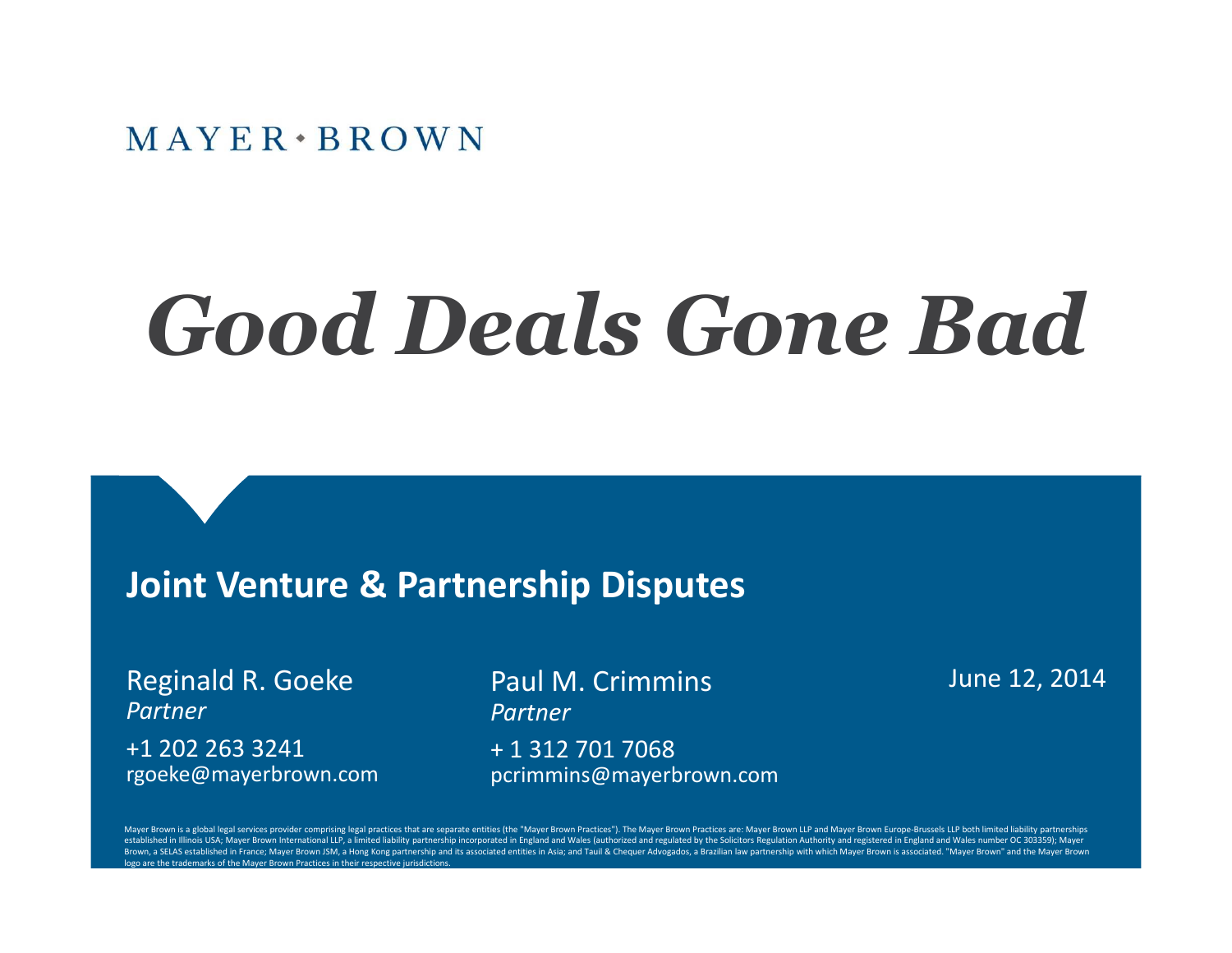#### **Today's Speakers**



Paul Crimmins Chicago



Reginald Goeke Washington, D.C.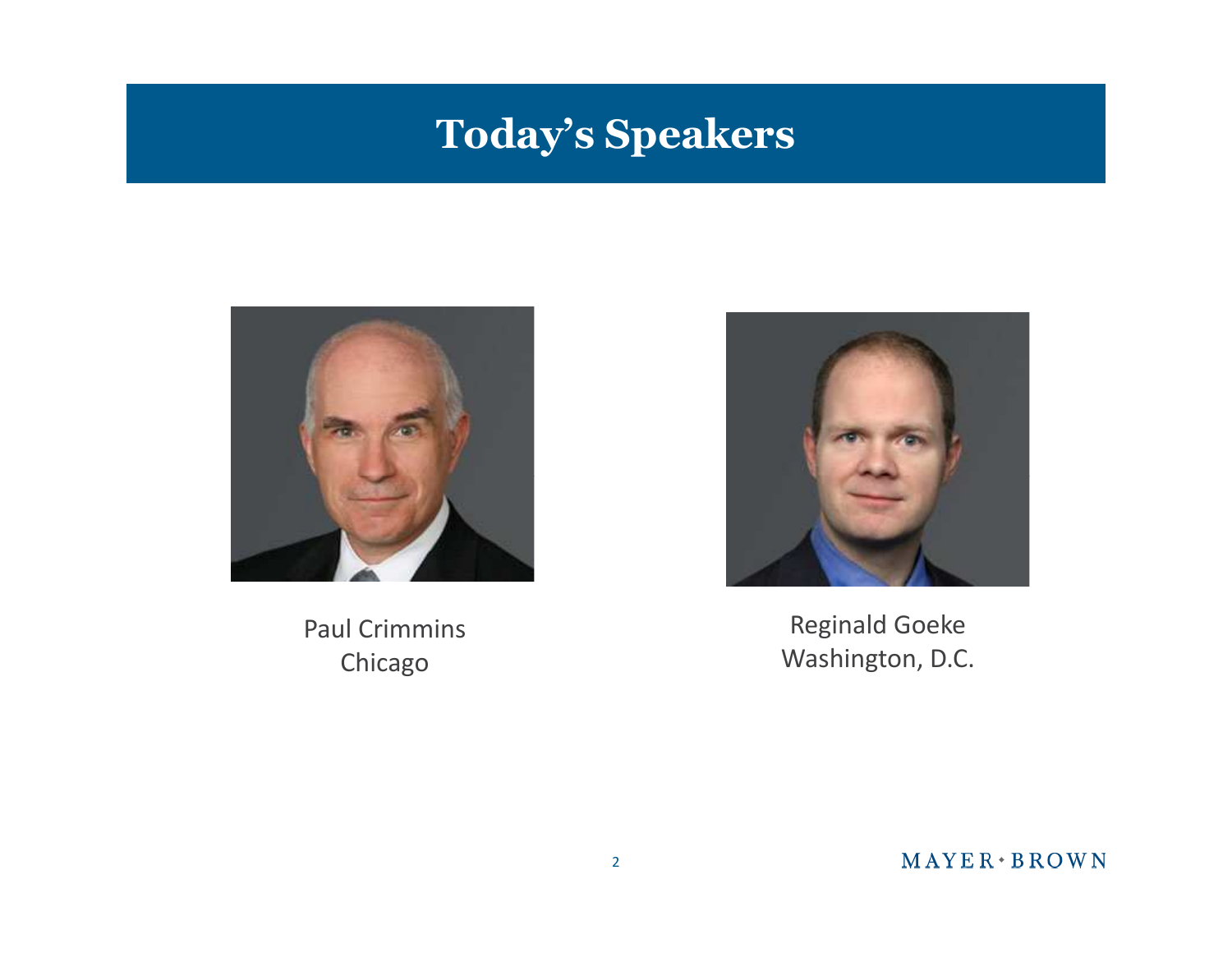# **Joint Ventures and Partnerships offer Many Advantages for Business**



- CalPERS estimate: More than 1000 JVs with more than \$1 Billion in annual revenues or invested capital
- 8 largest publicly listed oil and gas companies and 6 metals and mining majors have more than \$500 billion in assets in major JVs.
- Peter Drucker: *Businesses used to grow in one of two ways: from grassroots up or by acquisition. In both cases, the manager had control. Today businesses grow through alliances, all kinds of dangerous liaisons and joint ventures, which, by the way, very few people understand.*



- Sharing of technology
- Combining resources for large, capital or risk-intensive projects
- Entry into new geographic markets
- Allow company combinations without modifying their own corporate structure and governance
- Greater flexibility for parties to structuring their relationship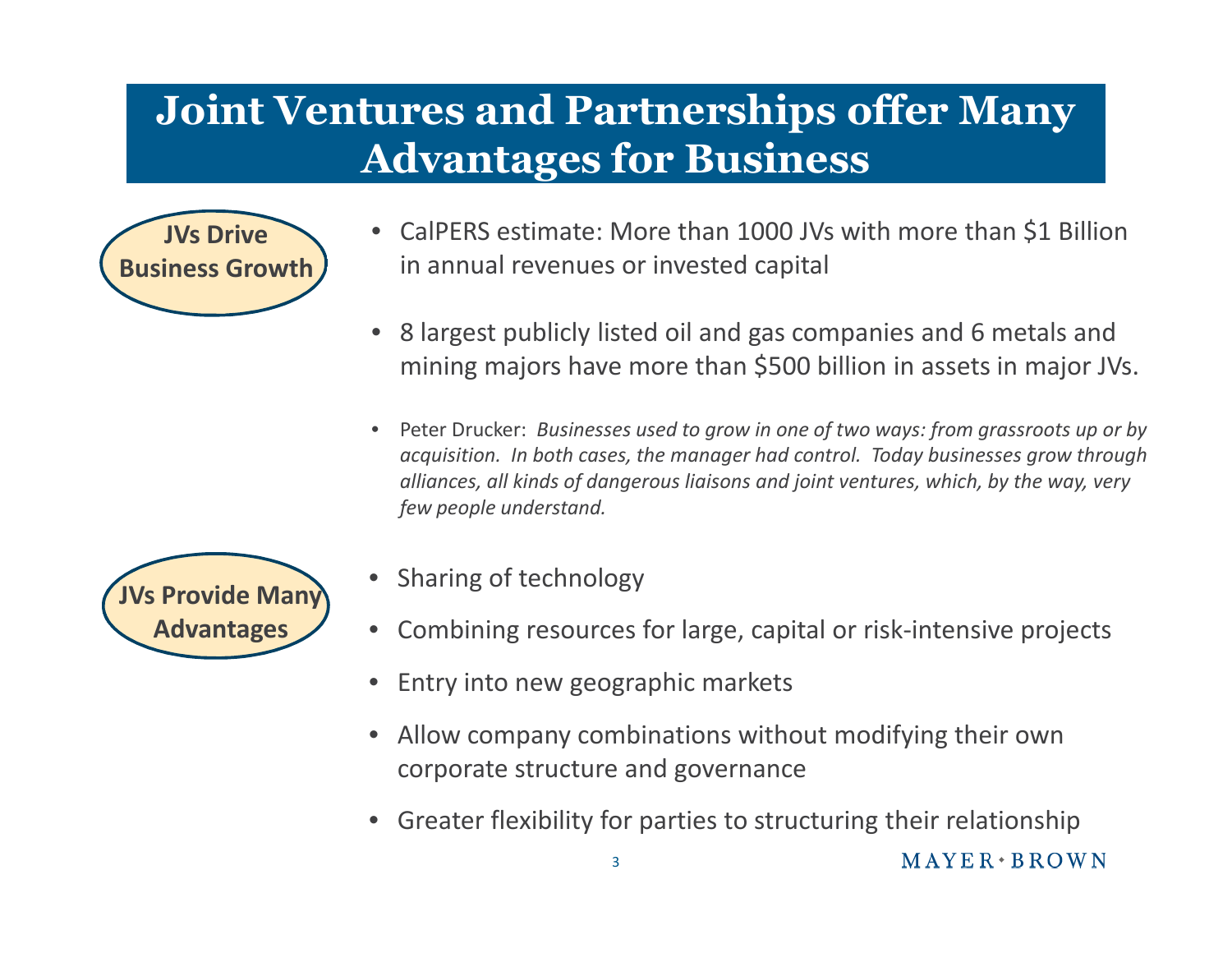# **Disputes Arise Related to a Range of Topics**

- Whether the parties intended to form a joint venture or partnership
- Governance of the venture, and whether one party is making the expected level of contribution
- Ownership of intellectual property created by the joint venture, and the rights of the parties to use intellectual property outside the venture
- Scope of non-compete obligations between the parties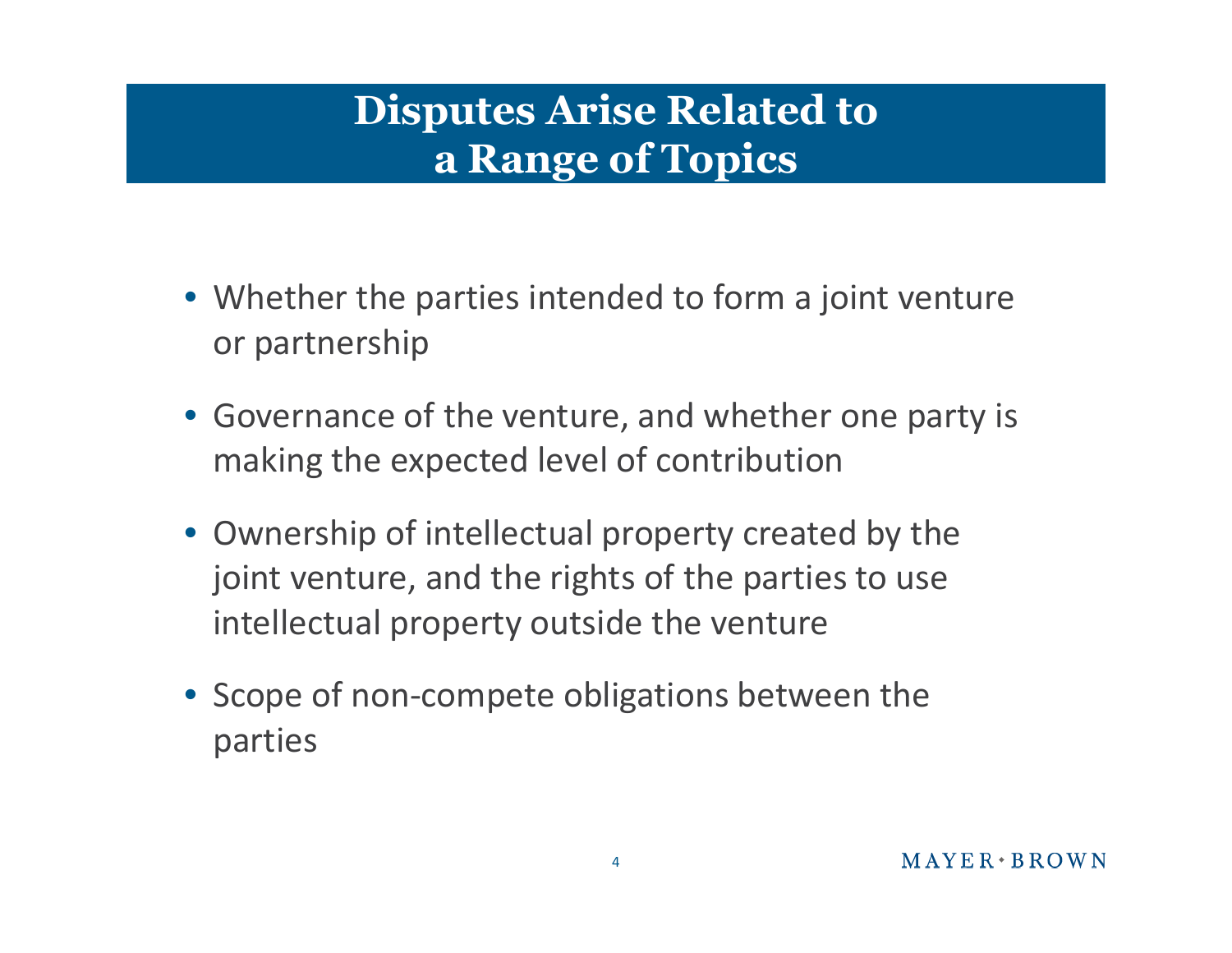#### **Whether the Parties Intended to Form a Joint Venture**

#### **Typical Circumstances**

- One party intends a simple contractual relationship (e.g., service provider or financial contributor), while the other party believes (or alleges) that there is a joint venture
- One party believes negotiations are still ongoing, the other party believes (or alleges) that the venture has been formed
- One party believes that the parties' relationship was formalized in a corporate structure with limited liability; the other party believes (or alleges) that the venture or partnership exists beyond the corporate form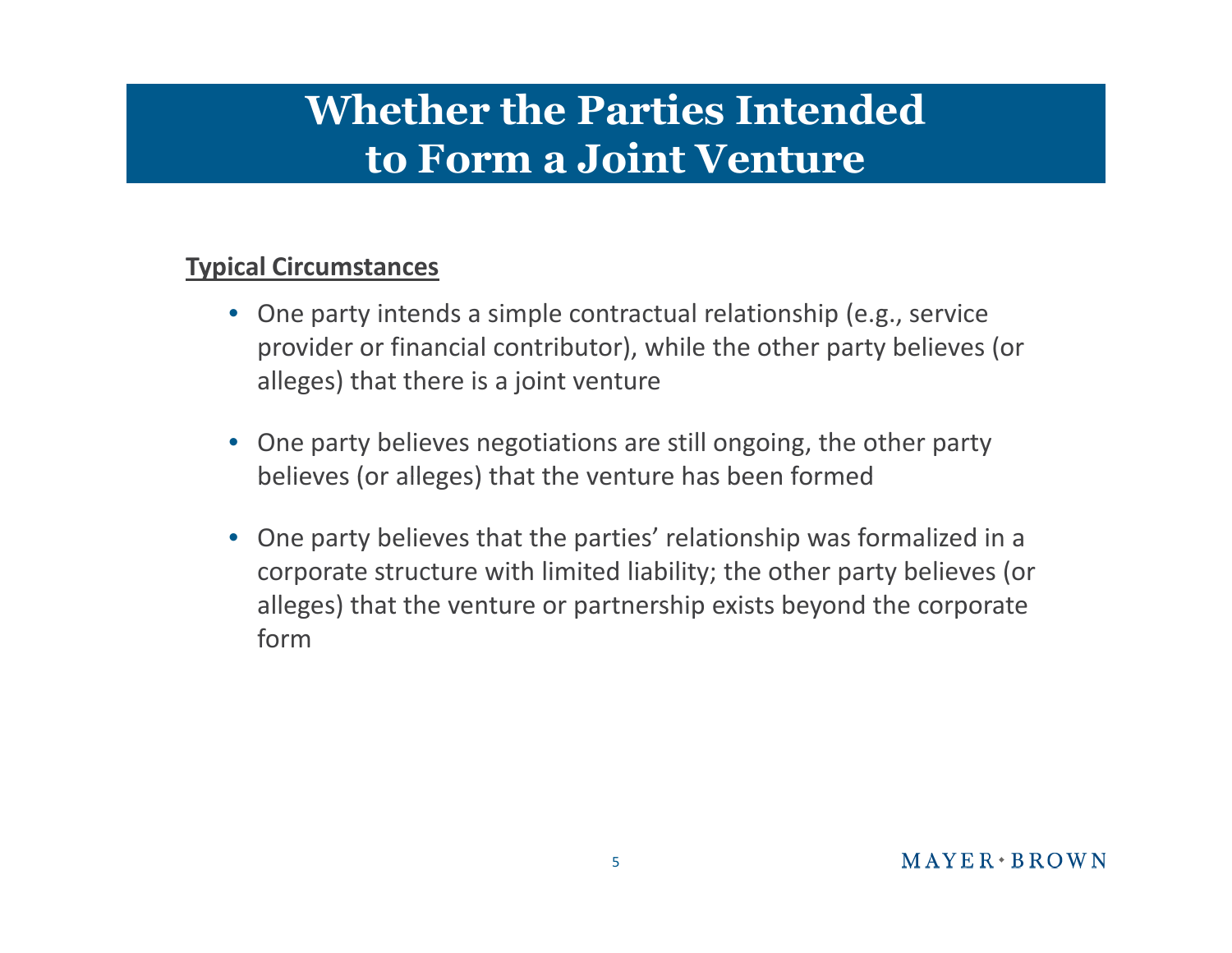### **Whether the Parties Intended to Form a Joint Venture**

#### **General Requirements for Joint Venture**

- In most jurisdictions, a joint venture can be established without any specific formal agreement, and can be implied by the facts.
- It is the nature of the enterprise that controls the determination. The factors to consider differ somewhat by jurisdiction, but typically include:
	- ⁻ Contribution of money, assets, labor or skill by both parties
	- ⁻ Right to share in the profits
	- ⁻ Duty to share in the losses of venture
	- ⁻ Evidence of intent to be associated as joint venturers
	- Joint control or right of control
	- ⁻ Community of interest in the performance of a common purpose
- Jurisdictions differ on whether each element must be satisfied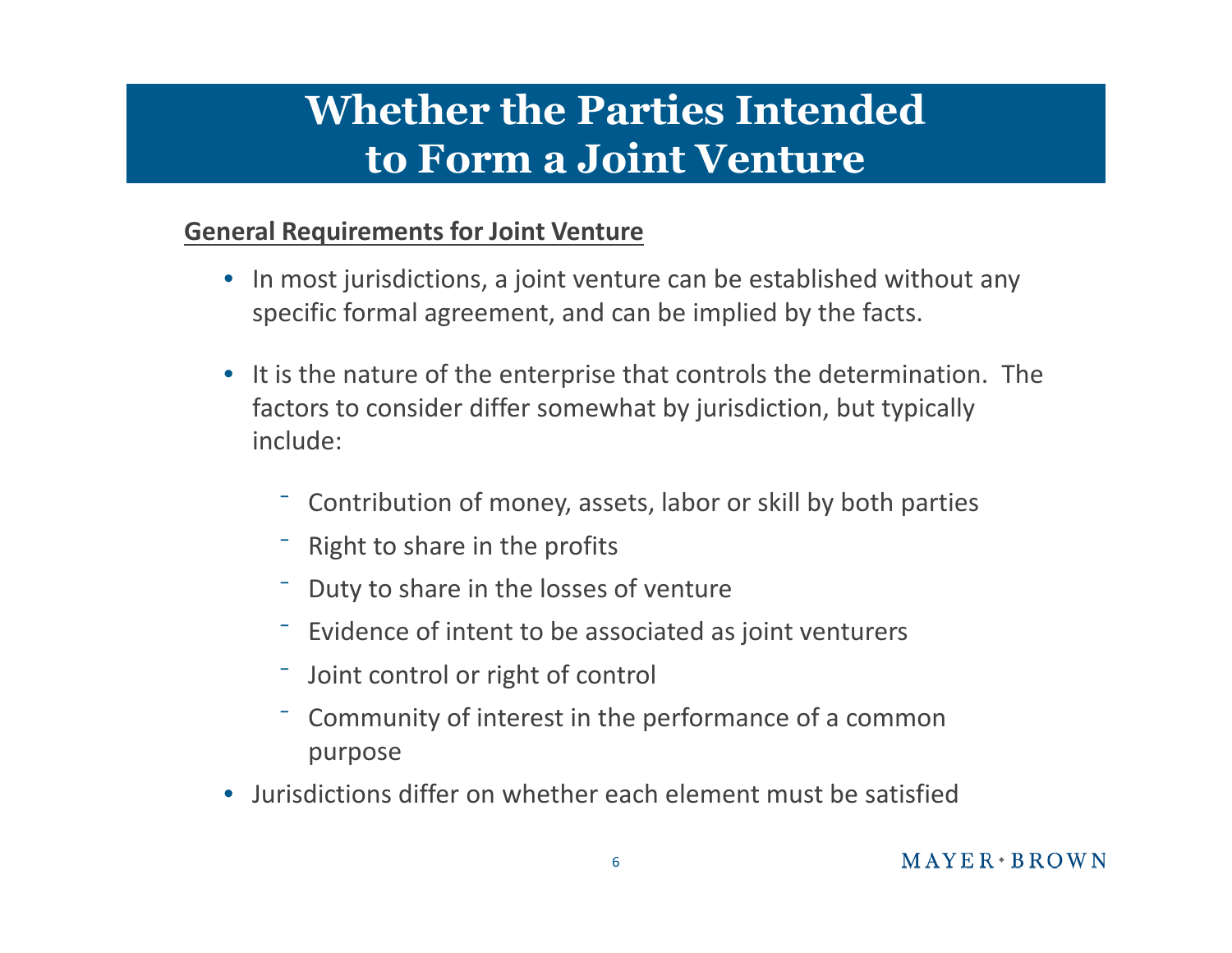#### **Case Study:** *Energy Transfer Partners v. Enterprise Products Partners*

#### **Enterprise**

- Network of midstream oil and gas assets, including pipelines
- Connections with



#### **Energy Transfer Partners**

- Owned oil pipeline that could be used for portion of desired pipeline
- **Double E** development firm

- Develop a pipeline from Cushing Oklahoma to Gulf Coast
- Use ETP converted oil pipeline for portion of route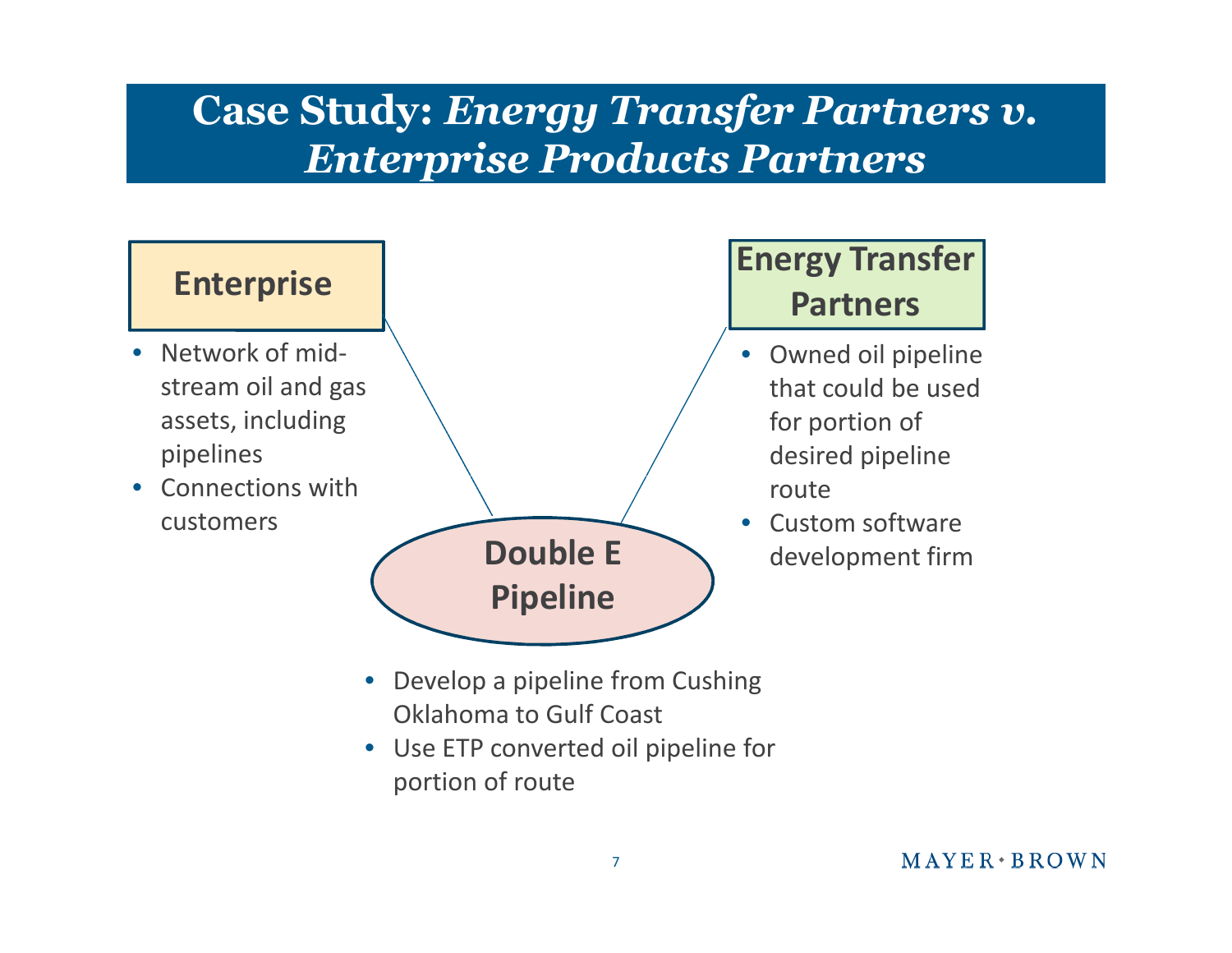#### **Case Study:** *Energy Transfer Partners v. Enterprise Products Partners (Cont.)*

- **March April 2011:** Parties sign Confidentiality Agreement, JV Term Sheet, and Reimbursement Agreement.
- Each agreement contains express language stating that the agreements are not binding, including:
	- ⁻ "no party hereto will be under any legal obligation of any kind whatsoever with respect to any transaction by virtue of this Agreement or any written or oral expression with respect to such a transaction by any Party or their representatives."
	- ⁻ "no binding or enforceable obligations shall exist between the parties with respect to the Transaction."
- **End of April, 2011:** Parties announce that they have agreed to form a 50/50 joint venture, named Double E Pipeline.
- **May and June 2011:**
	- ⁻ Parties establish joint engineering team to develop building plans and solicit bids on project.
	- ⁻ Parties began marketing to potential clients. Marketing materials state that Enterprise and ETP had formed a joint venture.  $MAYER*BROWN$ 8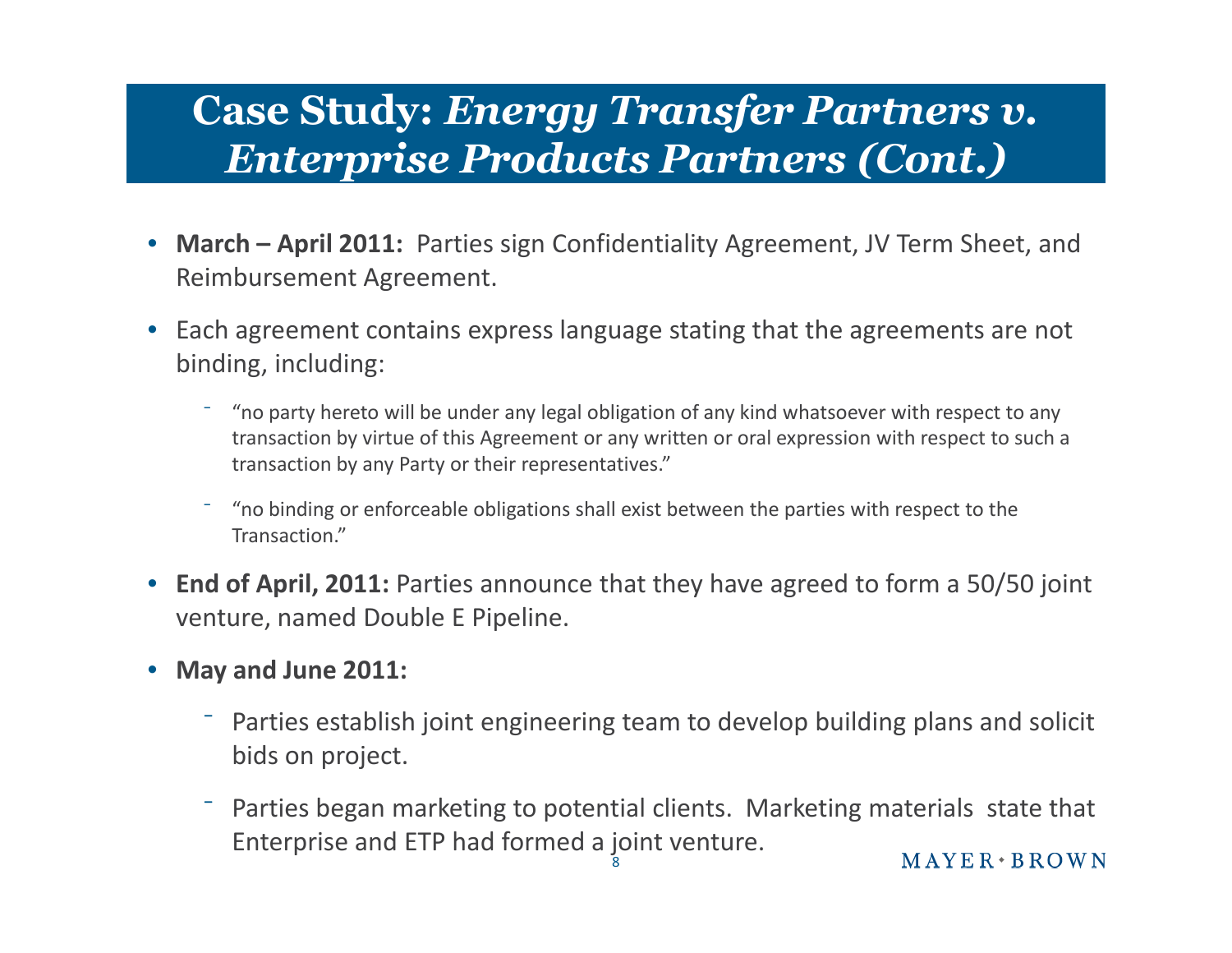#### **Case Study:** *Energy Transfer Partners v. Enterprise Products Partners (Cont.)*

- **July 2011:** Parties decide to build new pipeline (rather than repurpose ETP pipeline) due to rising costs of conversion, reducing potential profits.
- **Beginning of August, 2011:** Enterprise approaches Enbridge about pursuing a bigger pipeline.
- **Mid-August:** Double E Pipeline gets commitment from only one shipper at end of open commitment period.
- **Mid-August:** Enterprise informs ETP that Double E Pipeline is not commercially viable.
- **August 19 2011:** Enterprise issues a unilateral press release announcing that it was not moving forward with the project.
- **September 2011**: Enterprise announces joint venture with Enbridge for a pipeline from Cushing to Houston.
- **October 1, 2011:** ETP files suit against Enterprise.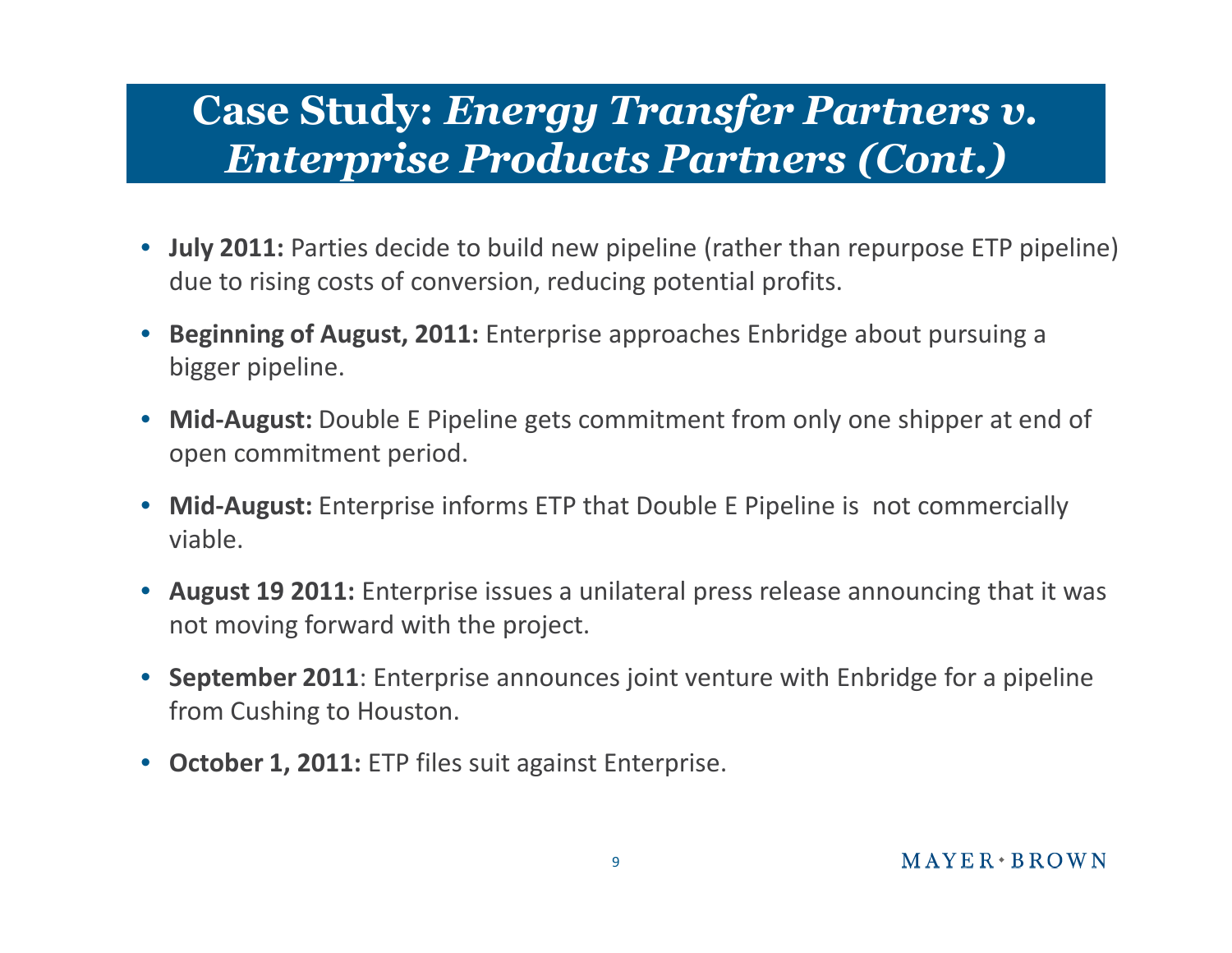#### **Case Study:** *Energy Transfer Partners v. Enterprise Products Partners (Cont.)*



- Enterprise argues that every written agreement states that the agreements are not binding. Thus, no joint venture could have been formed.
- ETP argues that existence of joint venture is governed by Texas law, which applies a non-exclusive five-factor test as to whether joint venture was formed.
- ETP argues that joint venture formed based on conduct of parties. Agreements – and their conditions precedent – are not relevant.
- Court denies summary judgment to Enterprise.



- Jury found that there was a joint venture between the parties.
- Jury awards ETP \$319 million in direct damages.
- Jury awards ETP \$595 million in disgorged profits.
- Enterprise seeking post-verdict relief from Court.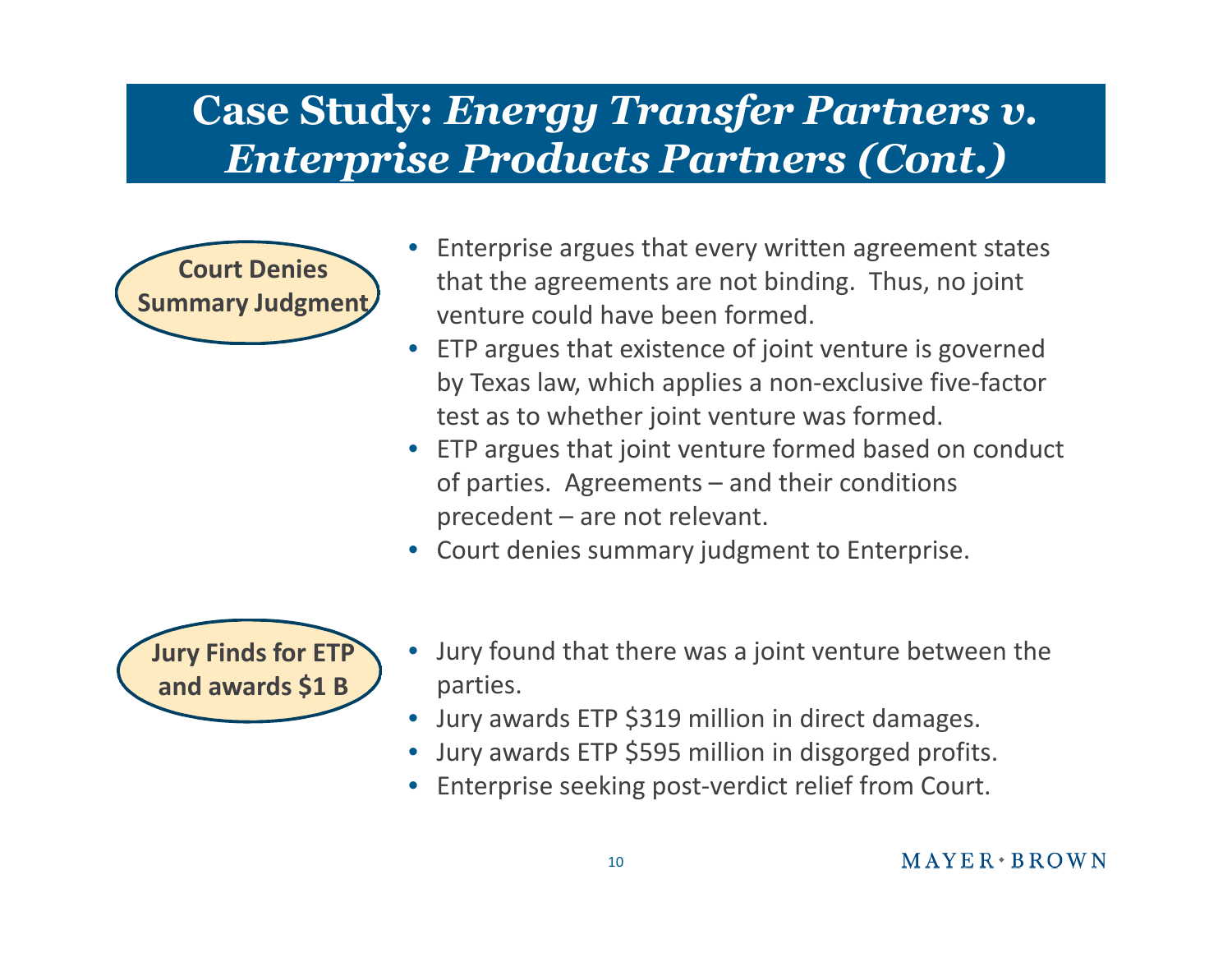#### **Avoiding Disputes Regarding Whether the Parties Formed a Joint Venture**

- Parties should continue to be clear about their intentions. If they don't intend to be bound, make that clear, and identify conditions precedent (such as board approval of venture).
- Parties should disclaim intent to form partnership. In many jurisdictions, that may be sufficient to avoid a finding of partnership.
- Parties should waive the right to assert any claim based on the purported existence of a partnership or joint venture.
- Also, parties should disclaim fiduciary obligations to the extent possible (not always possible with respect to some obligations).
- If parties need to market venture before determining whether to form the venture, they should make that clear in documents, so that marketing efforts are not interpreted as intent to form venture.
- Regardless of what agreements are reached, parties should be careful about what they state to third parties. Should avoid stating that parties have formed a joint venture if that is not true.  $M$  A Y E R  $\cdot$  B R O W N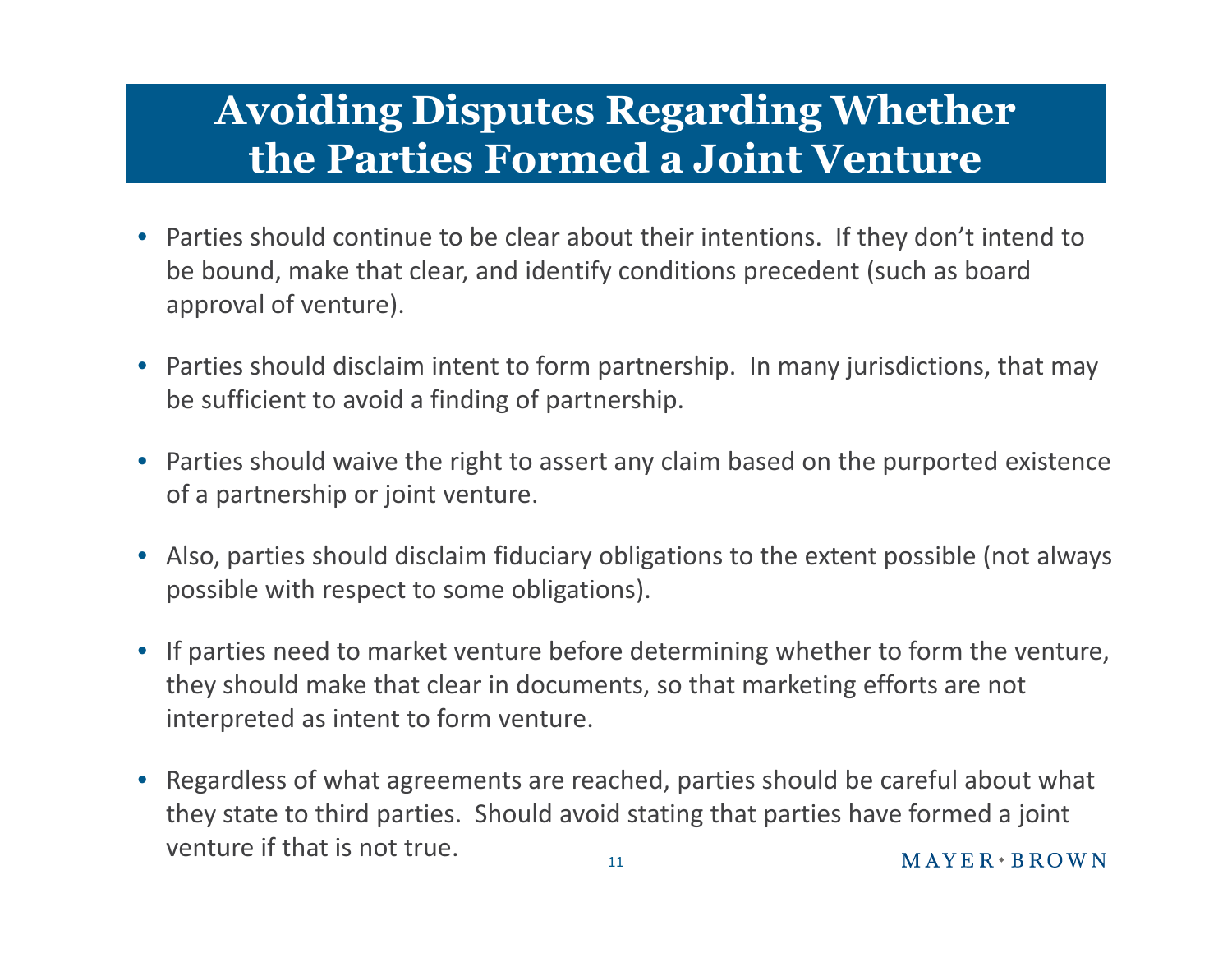# **Governance and Fiduciary Duties**

#### **Typical Circumstances**

- Parties' business objectives diverge, leading to differing views on the goals for the joint venture and the amount of effort to be focused on the joint venture
- Example: Pharmaceutical JV product may represent a "bridge" product to one partner, but may be a key revenue driver for another partner
- Tensions between partners put pressure on governance provisions, with both parties looking for ways to exert more control over the venture
- Typically, when such disputes arise, parties will turn to background fiduciary duties to "fill the gaps" in any governance provisions
- Competing lines of business
- Corporate opportunities
- Application of business judgment rule (i.e. to whom is the duty owed?)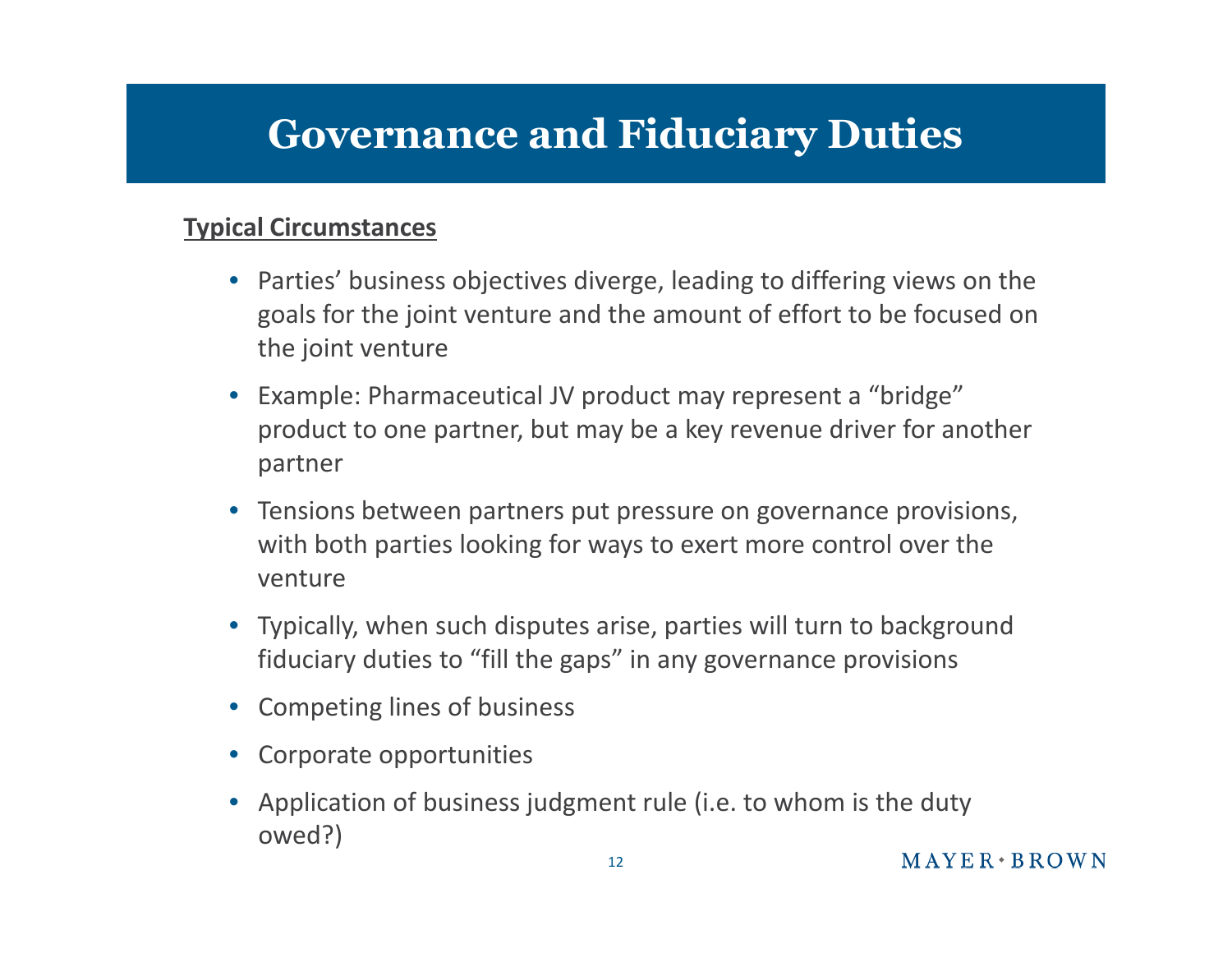# **Avoiding Disputes Regarding Governance and Fiduciary Obligations**

- Critical for the parties to explore during negotiations their respective corporate goals for the venture.
- Venture documents should clearly state the extent of each parties' respective obligations. If the documents fail to draw the lines clearly, one party may later resort to background fiduciary duties to imply obligations that the other party may not have anticipated.
- Venture partners should be careful to adhere not only to the letter of the agreement, but to the spirit of the agreement. If one party is seen as unreasonably blocking the goals of the venture, obligations not literally expressed in the agreement may be found through an implied obligation of the duty of care and good faith.
- If the venture no longer makes sense for one partner, evaluate ways to reform or terminate the venture rather than dragging heels on fulfilling its own obligations.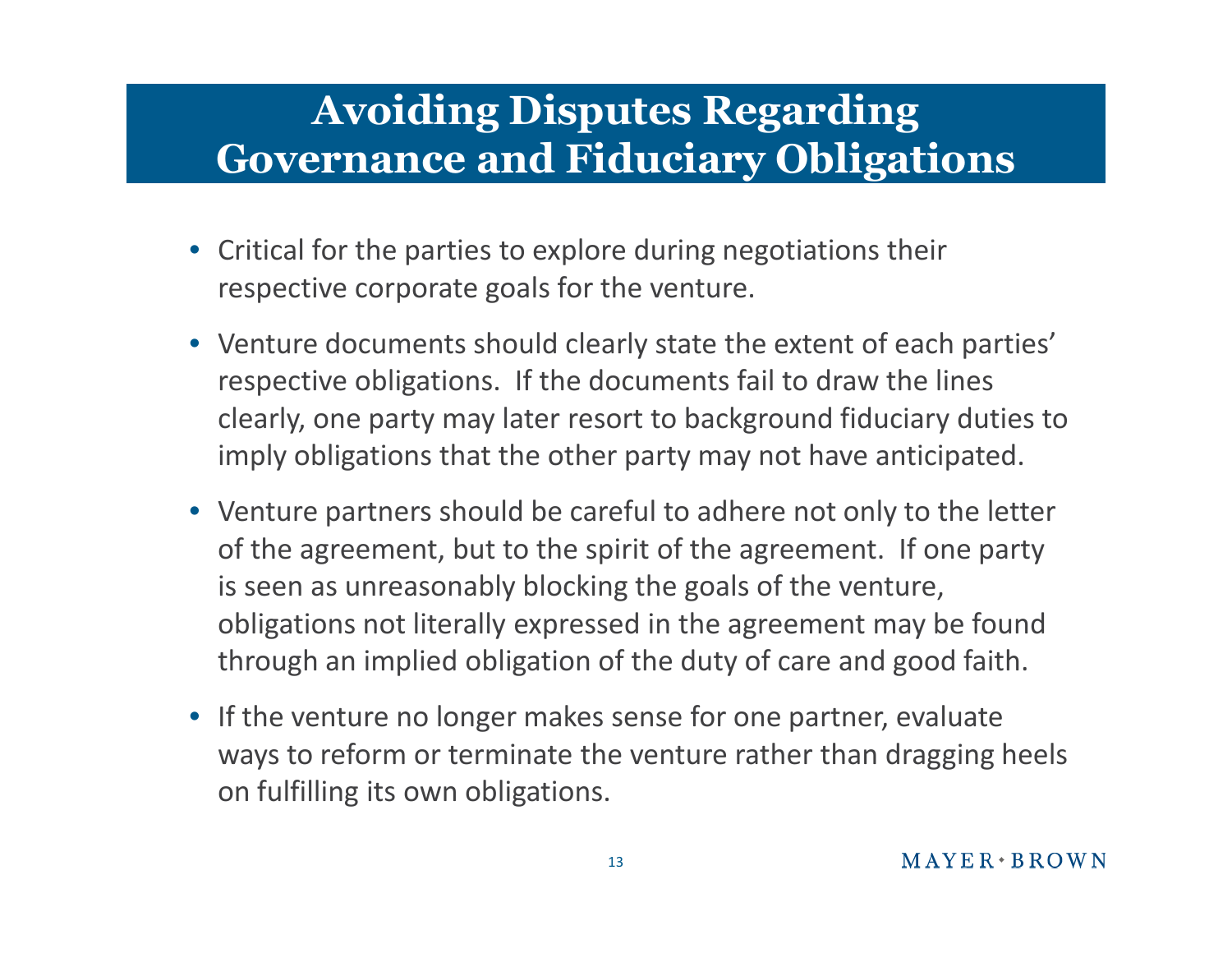# **Governance and Fiduciary Duties (cont.)**

#### **Parties Obligations**

- Starting point for such disputes lies in the governing documents, which set forth the obligations and rights of each party.
- Fiduciary duties exist in order to fill the gaps in the contractual relationship, but they cannot be used to rewrite the terms of that venture.
- Fiduciary obligations include the duty of loyalty.
- Fiduciary obligations also include the duty of care and good faith.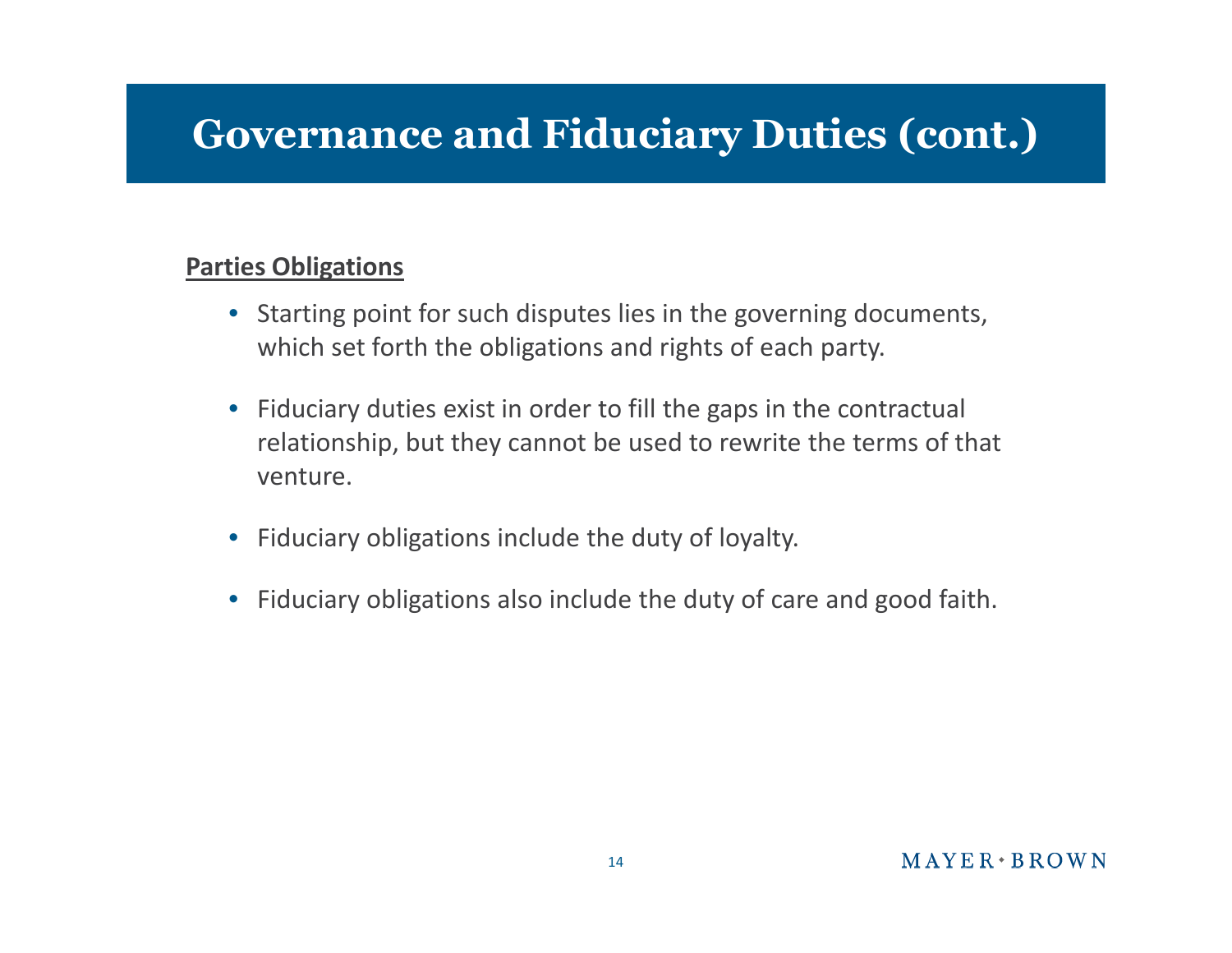#### **Case Study:** *Swatch v. Tiffany*

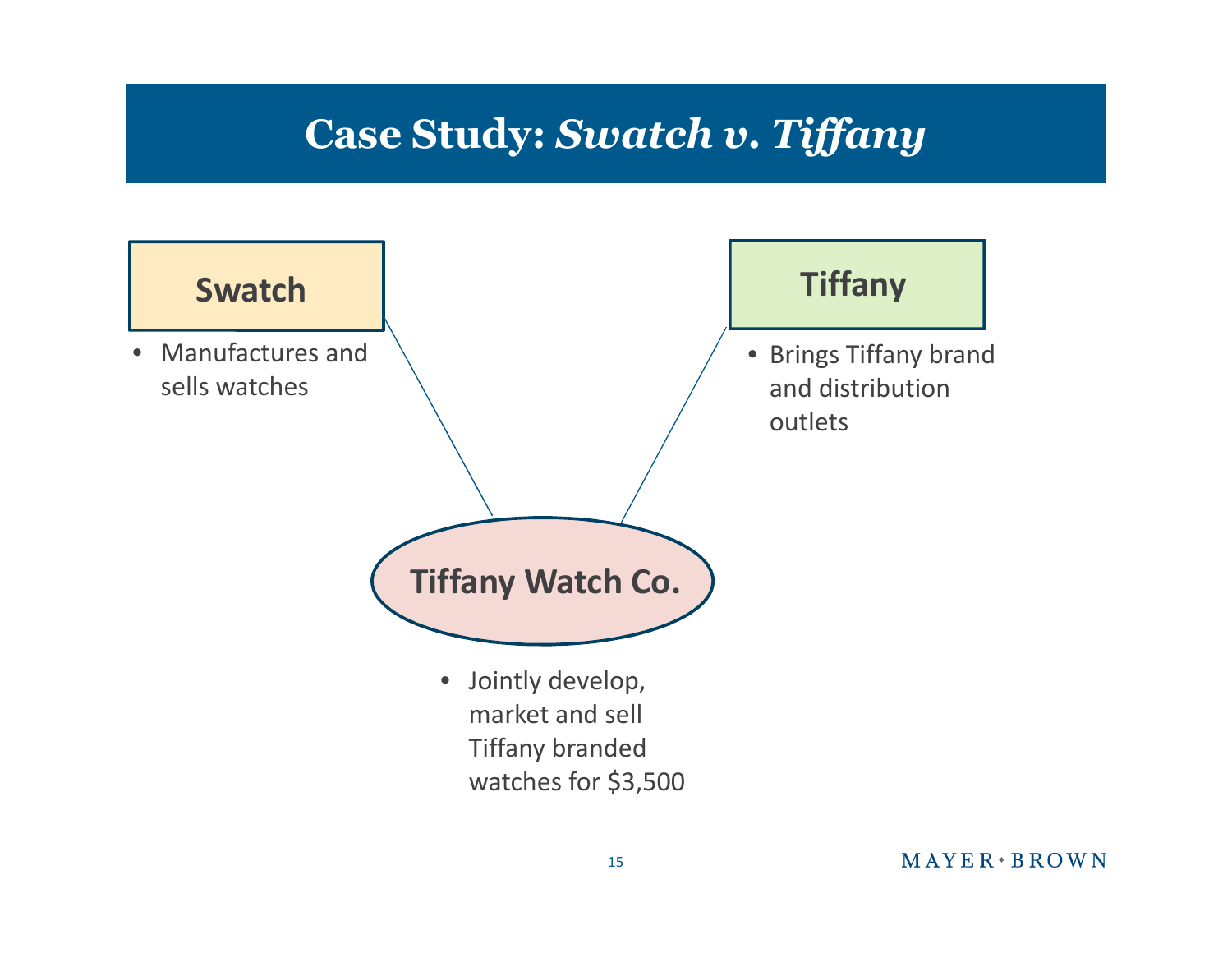#### **Case Study:** *Swatch v. Tiffany*

- **2007:** Joint venture announced.
- **2011:** Alliance stalls. A Tiffany executive tells Swatch that watches are no longer a priority for Tiffany.
- **2011:** Swatch institutes arbitration proceedings, alleging:
	- Tiffany is blocking the venture
	- Tiffany failing to act quickly or make decisions
	- Tiffany not even displaying the watches at Tiffany's flagship store on Fifth Avenue
	- Tiffany is violating obligations under joint venture agreement and failing to act in good faith
- **December 2013:** Arbitration award in favor of Swatch for \$449 million.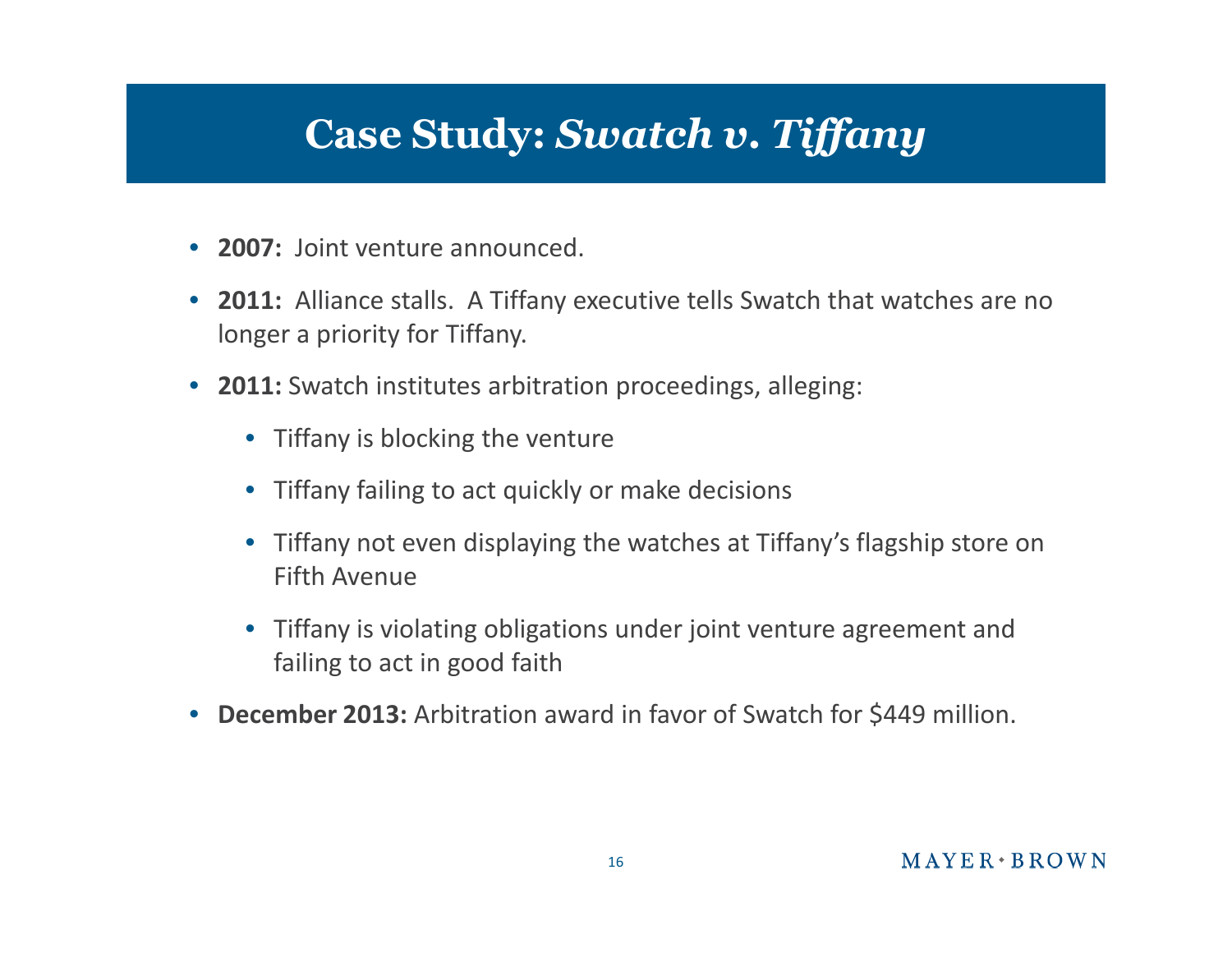#### **Fiduciary Duties in a Limited Liability Company**

#### • Statutory Provisions

- "Duties may be expanded or restricted or eliminated by provisions in the limited liability company agreement; provided, that the limited liability company agreement may not eliminate the implied contractual covenant of good faith and fair dealing." *Delaware Limited Liability Company Act Section 18-1101.*
- "In any case not provided for in this chapter, the rules of law and equity, *including the rules of law and equity relating to fiduciary duties* and the law of merchant shall govern." *Delaware Limited Liability Company Act Section 18-1104.*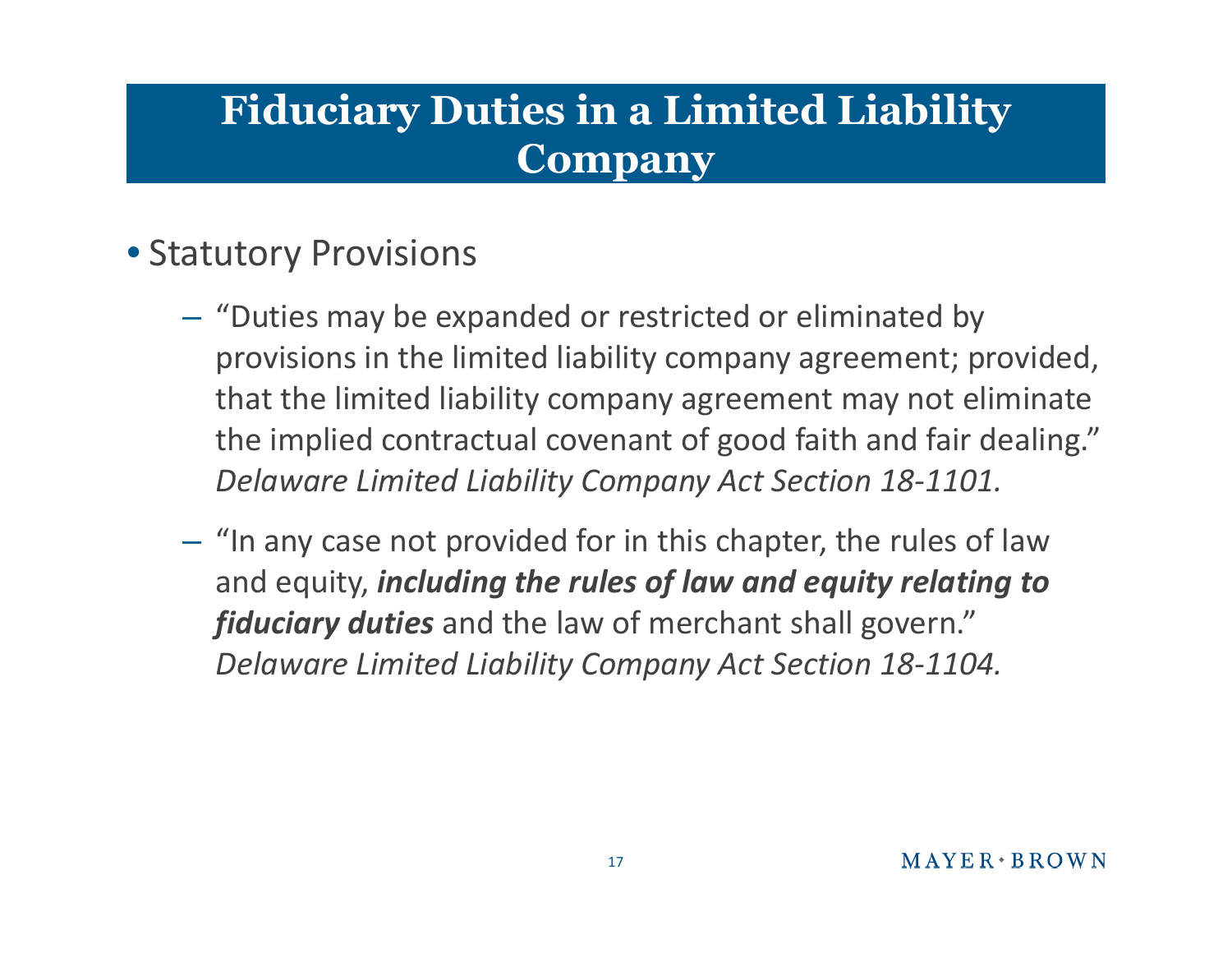# **Fiduciary Duties in a Limited Liability Company (Cont.)**

• Default rule in the LLC context: traditional fiduciary duties apply

"the LLC Act provides a construct similar to that used in the corporate context. But unlike in the corporate context, the rules of equity apply in the LLC context by statutory mandate, creating an even stronger justification for application of fiduciary duties grounded in equity. . *." Auriga Capital vs. Gatz Property, 40 A.3d 839 (Del. Ch. 2012).*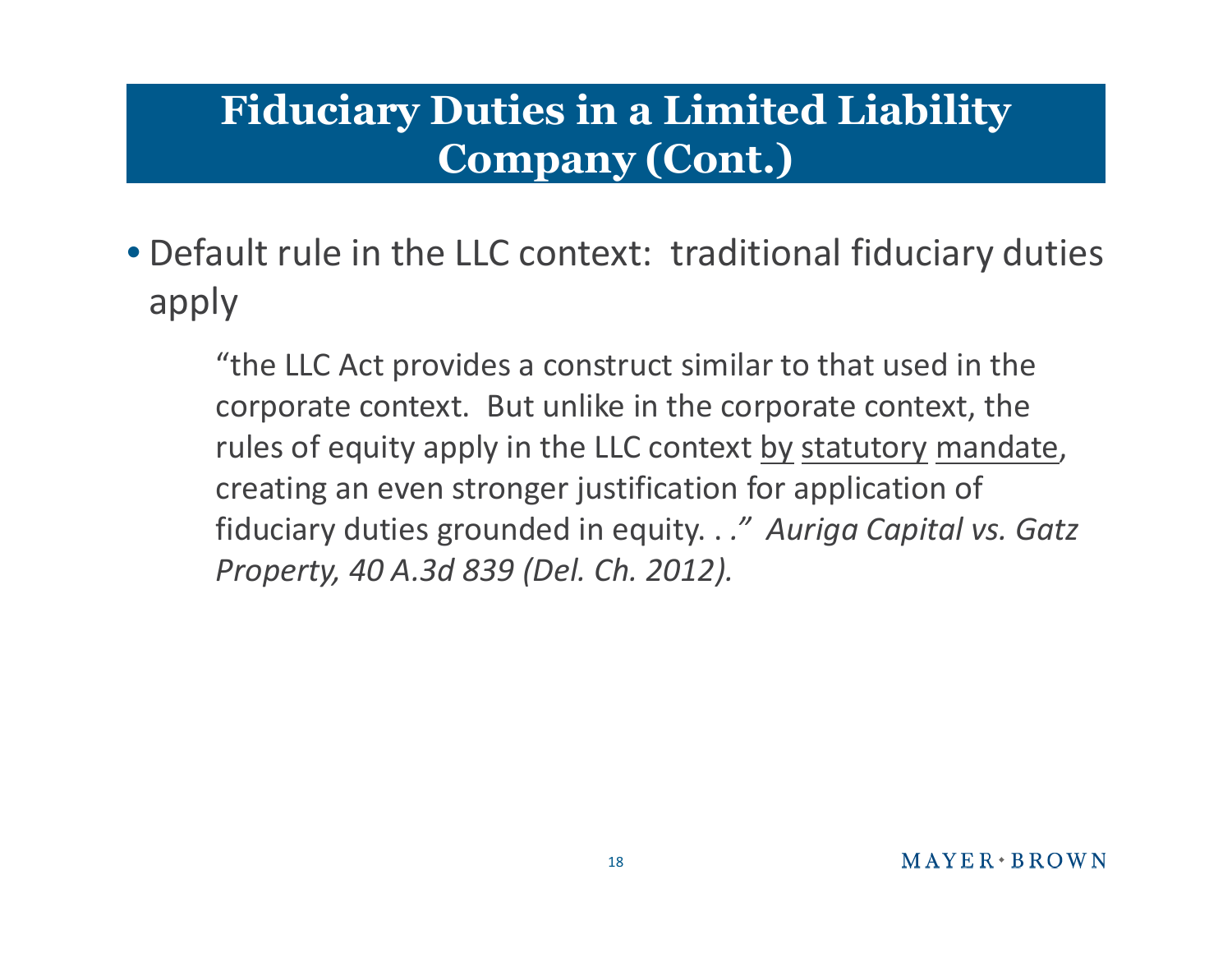# **Fiduciary Duties in a Limited Liability Company (Cont.)**

- Fiduciary duties not explicitly stated in the Limited Liability Company Agreement may apply, but such duties may be altered, eliminated or defined by the Agreement.
- However, if the Agreement does not state that the only duties owed are set forth in Agreement, then the traditional fiduciary duties are not altered.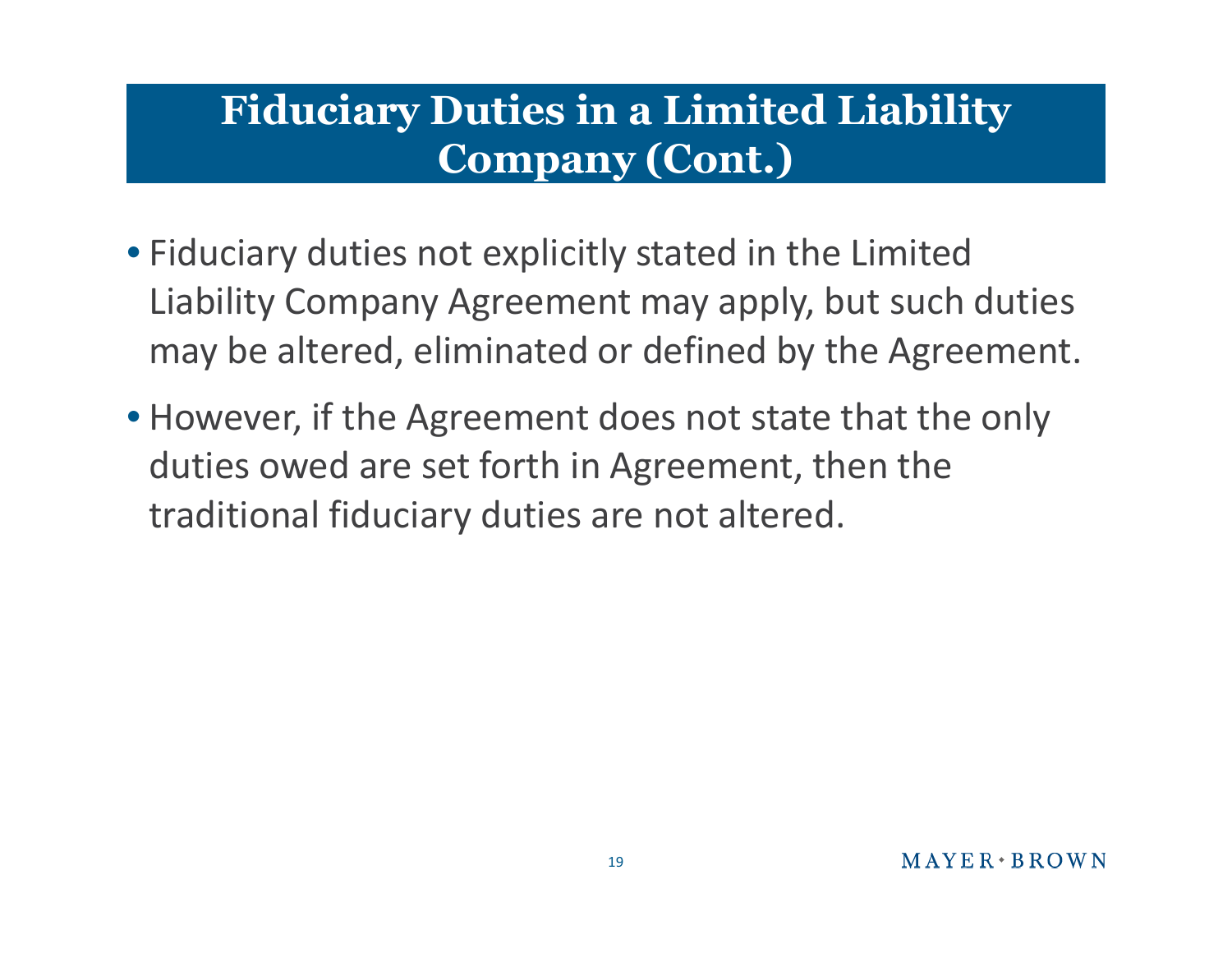# **Fiduciary Duties in a Limited Partnership**

#### • Statutory Provision

- A general partner's fiduciary duties to a limited partnership "may be expanded or restricted or eliminated by provision in the partnership agreement; provided that the partnership agreement may not eliminate the implied contractual covenant of good faith and fair dealing." *Delaware Revised Uniform Limited Partnership Act Section 17-1101.*
- Even where a partnership agreement purports to require the partners to act in "good faith," if the partnership agreement definition attempts to eliminate or restrict the implied covenant of good faith and fair dealing, the implied covenant will still be held to apply. *See Gerber v. Enterprise Products Holdings, LLC, 67 A.3d 400.*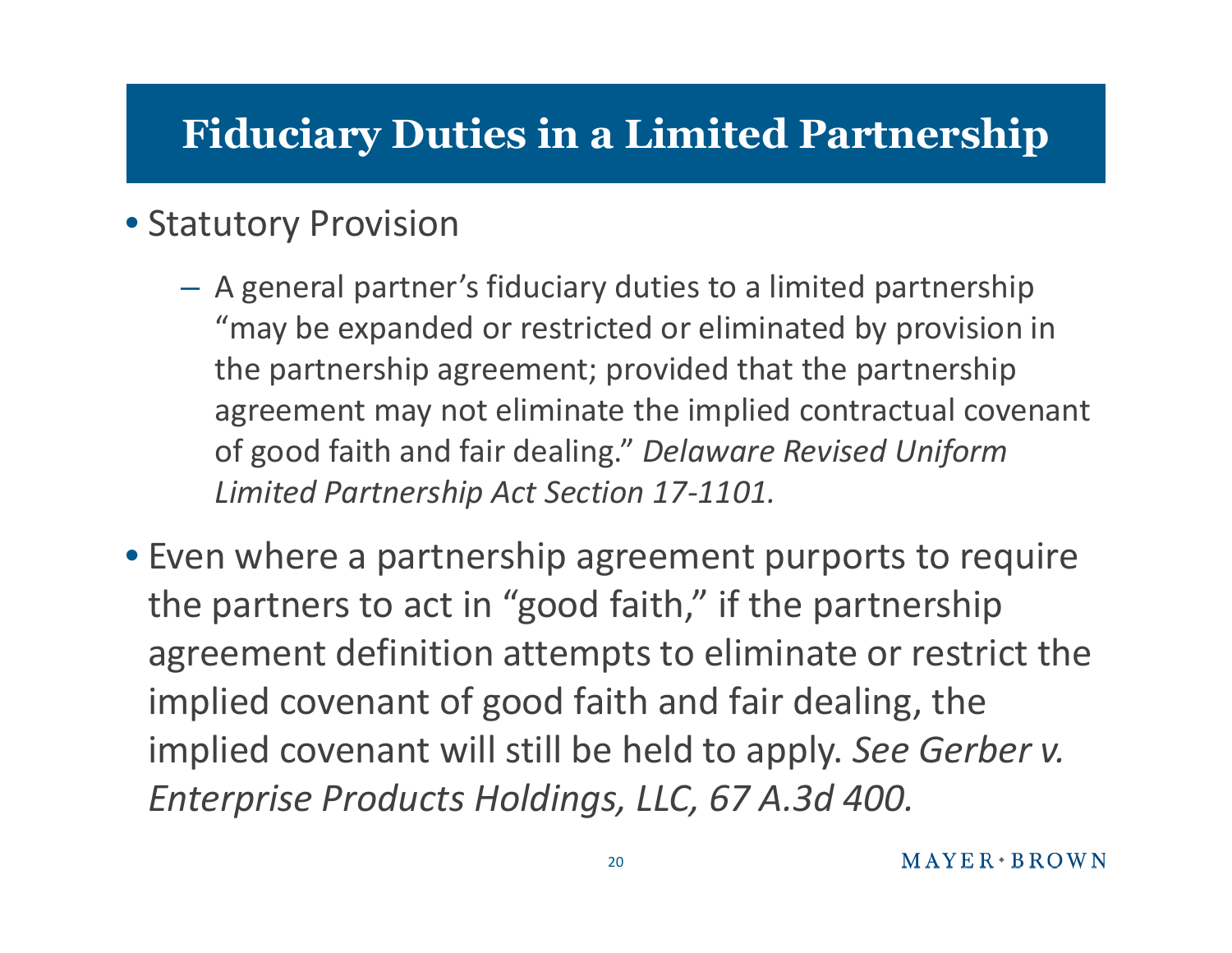# **Recent Case Law Applying Key Principles**

- *Auriga Capital vs. Gatz Properties, 40A.3d 839 (Del. Ch., 2012)*
- *Norton vs. K-Sea Transportation Partners, 67 A.3d 354 (Del. 2013)*
- *Gerber vs. Enterprise Products, 67 A.3d 400 (Del., 2013)*
- *Allen vs. Encore Energy Partners, 72 A.3d 93 (Del., 2013)*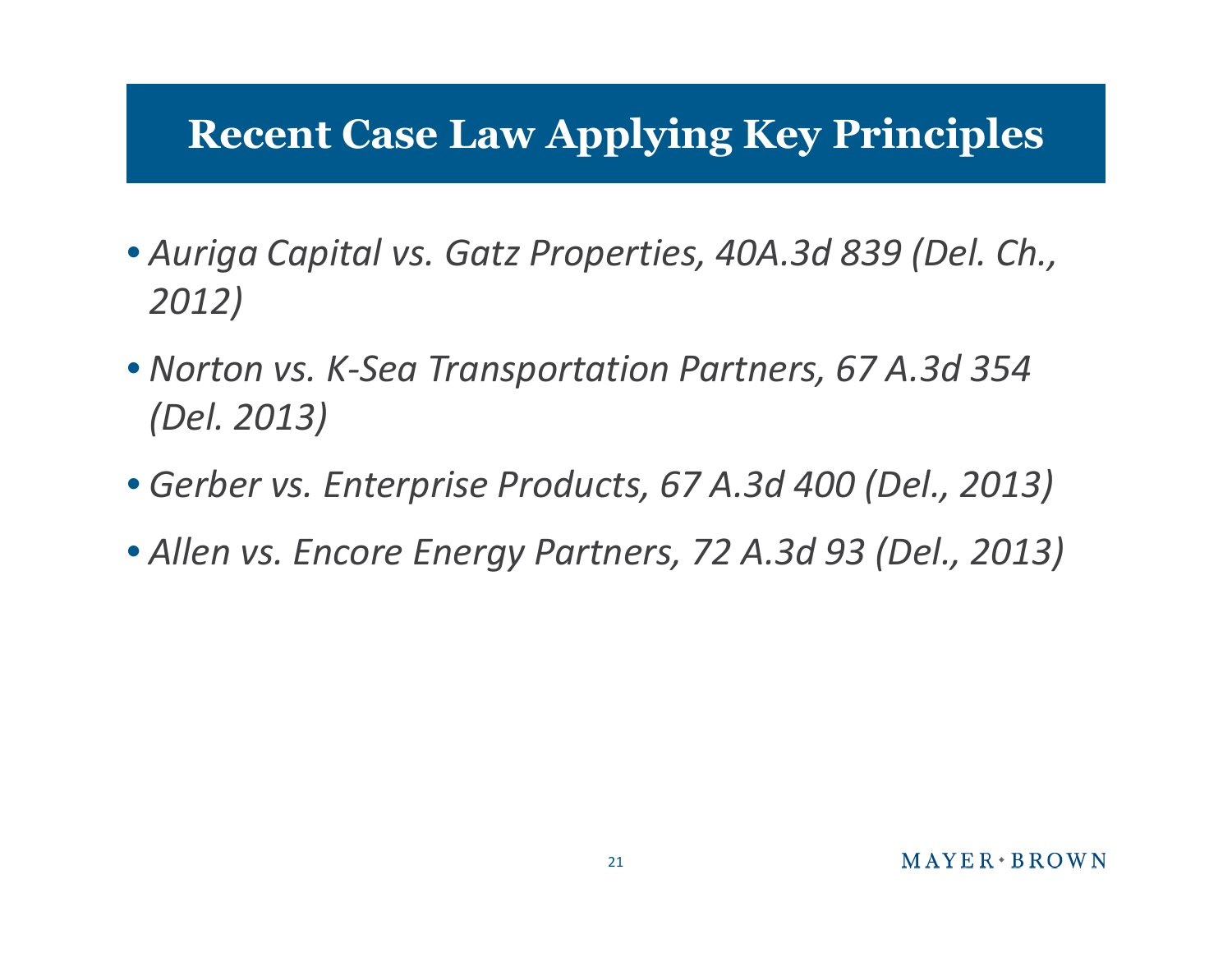# **Key Drafting Considerations:**

- Safe harbors must expressly eliminate and replace traditional fiduciary duties
- Disclaim duties not stated in agreement
- Expressly address corporate opportunities and competition
- In two party joint ventures:
	- Define (or waive) duties of appointed managers
	- Make clear self-interest rule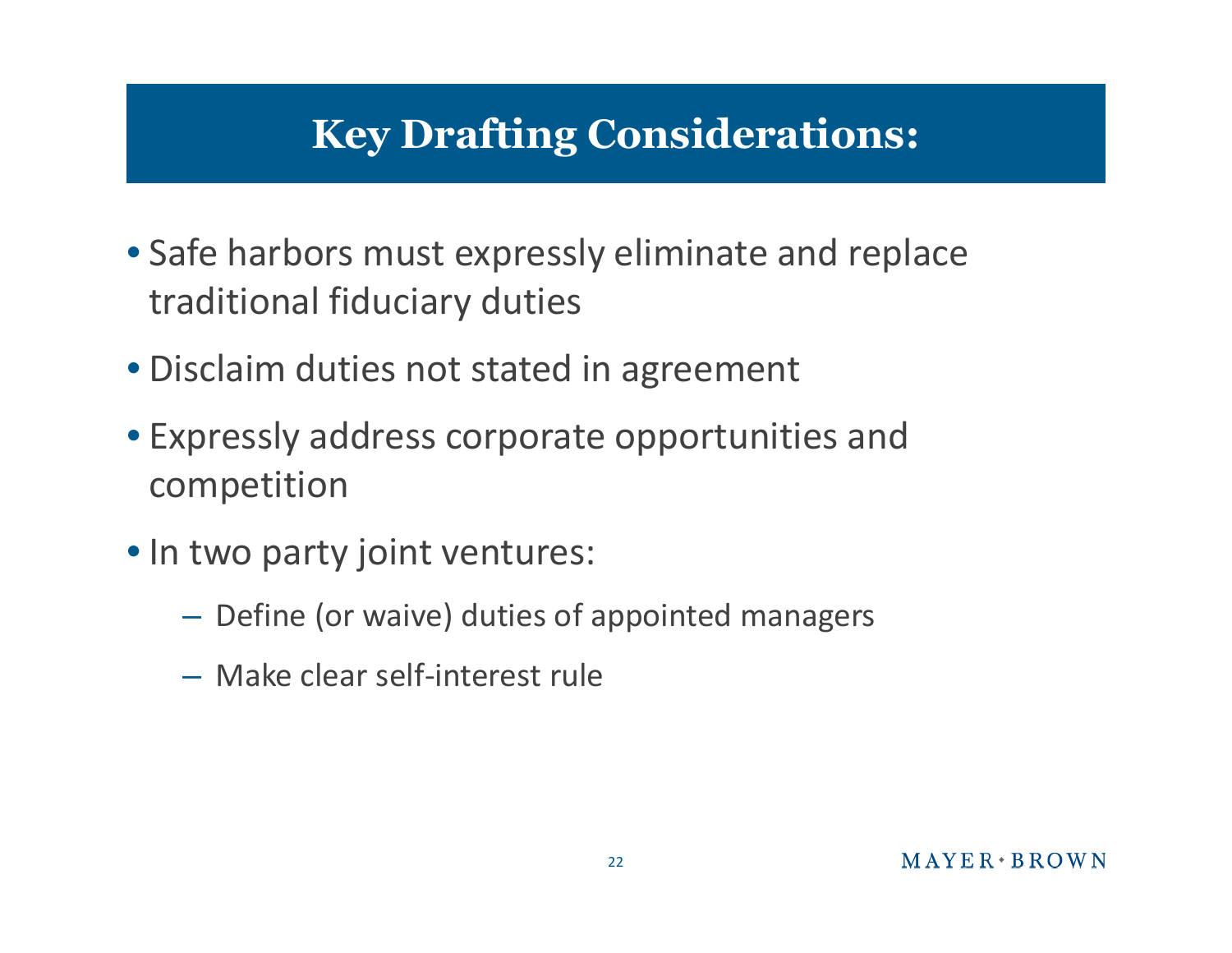# **Ownership and Use of Intellectual Property**

#### **Typical Circumstances**

- Disputes between joint venture partners often concern:
	- The rights of each party to control and use intellectual property developed by the joint venture
	- The rights of each party to use its own intellectual property developed outside of the joint venture
- Joint venture parties typically enter into cross-licensing agreements to certain existing intellectual property.
- Jointly-developed IP will usually remain the property of the joint venture, although parties may agree that the property is co-owned by each venture party.
- Disputes arise when the venture terminates, and each party claims the right to the venture's IP.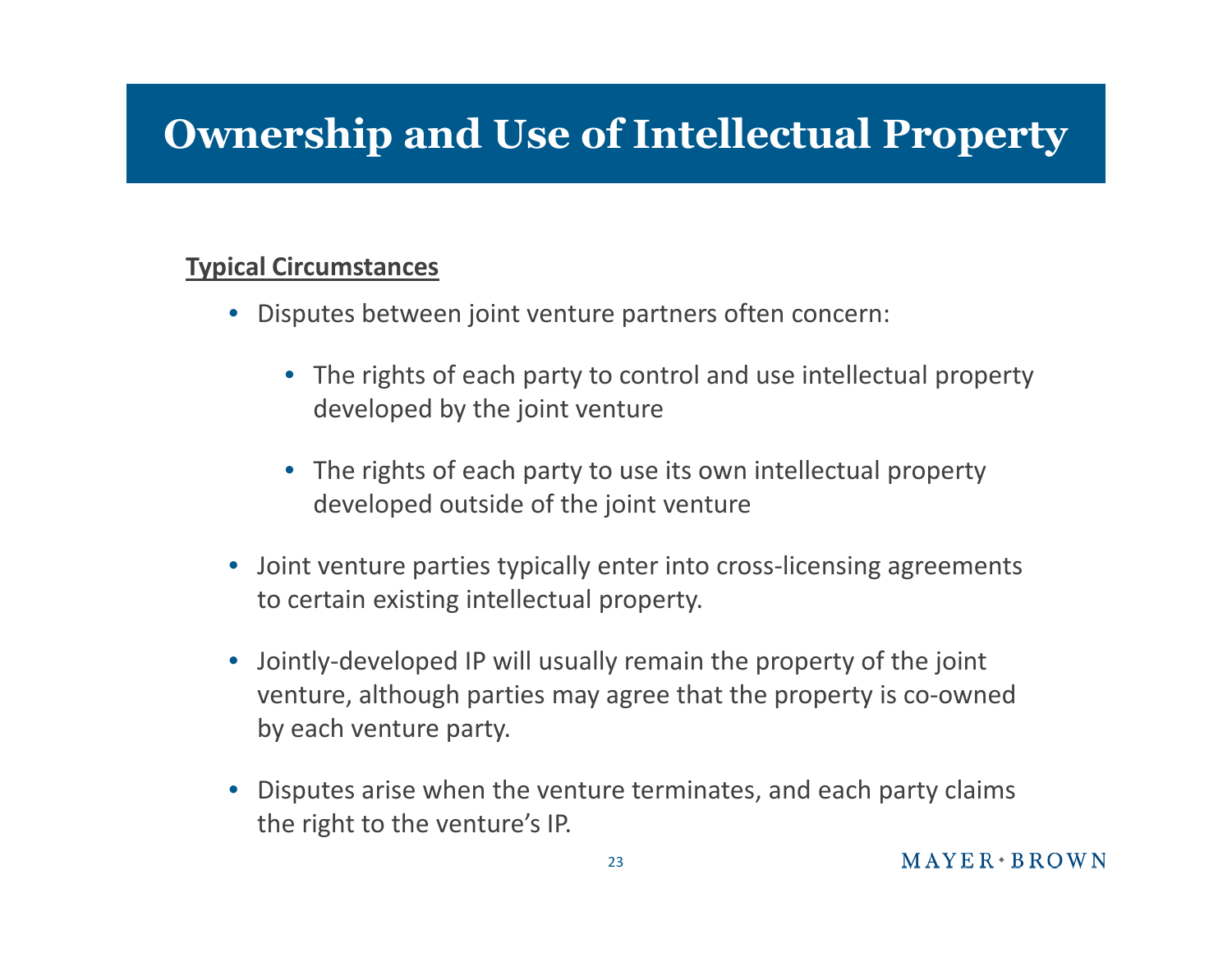### **Case Study:** *Foster Consulting v. XL Group*

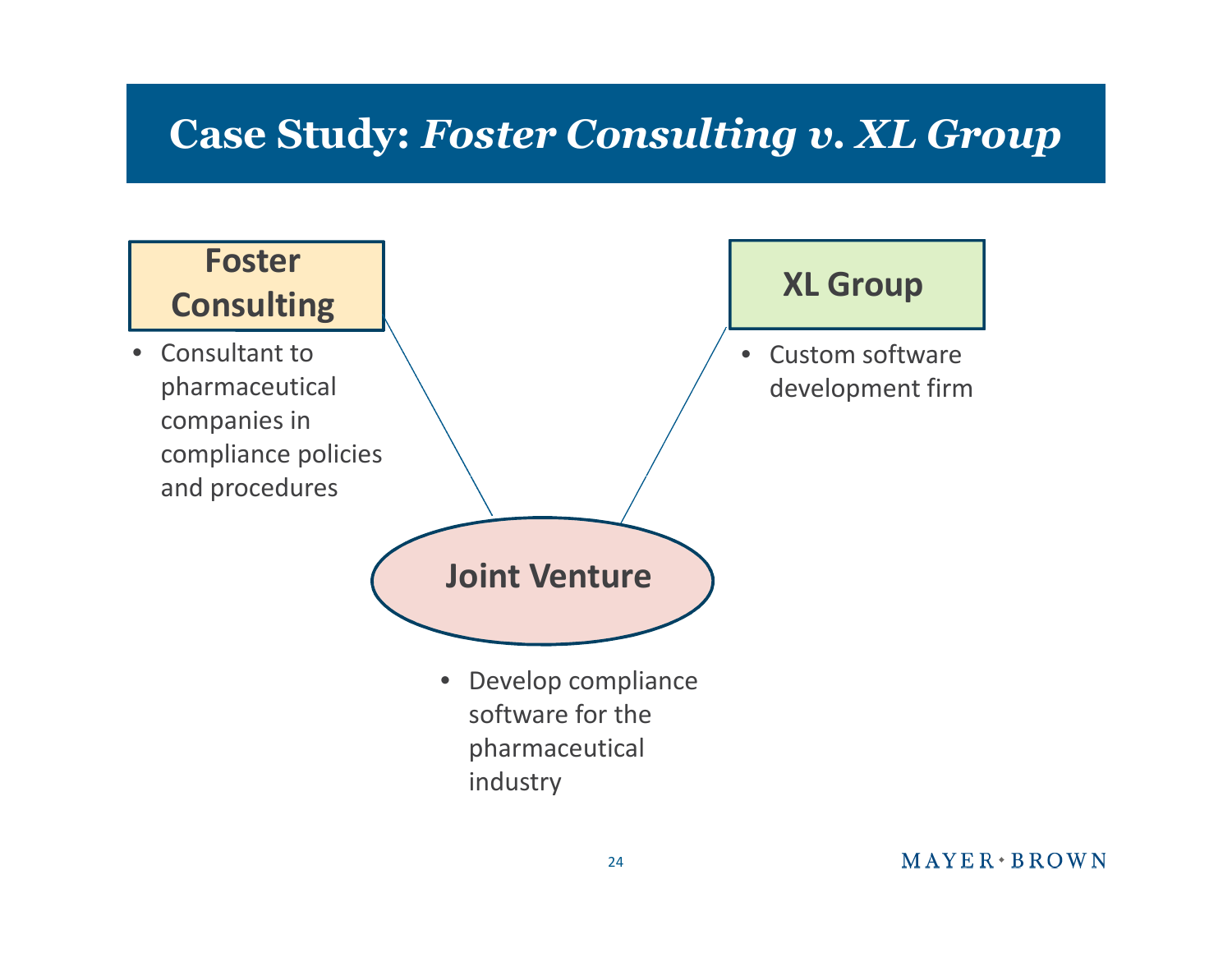#### **Case Study:** *Foster Consulting v. XL Group*

- **Early 2009**: XL approaches Foster Consulting to form joint venture.
- **March-June 2009:** Parties negotiate terms of joint venture agreement.
- **July 2010:** Foster Consulting became dissatisfied with XL Group's performance and terminated the joint venture.
- Parties disputed who held the rights to the software, and Foster Consulting sued XL Group
	- ⁻ XL Group claimed that under JV terms, it held the sole rights to the software.
	- Foster Consulting claimed that it held the sole rights to the software on grounds that it was a work made for hire.
	- ⁻ Foster Consulting also claimed that it was a joint author of the software.
- On motion to dismiss, Court found that the work was not made for hire.
- Court questioned whether Foster Consulting's contributions forms and processes – would be independently copyrightable. But Court permitted that claim to go forward.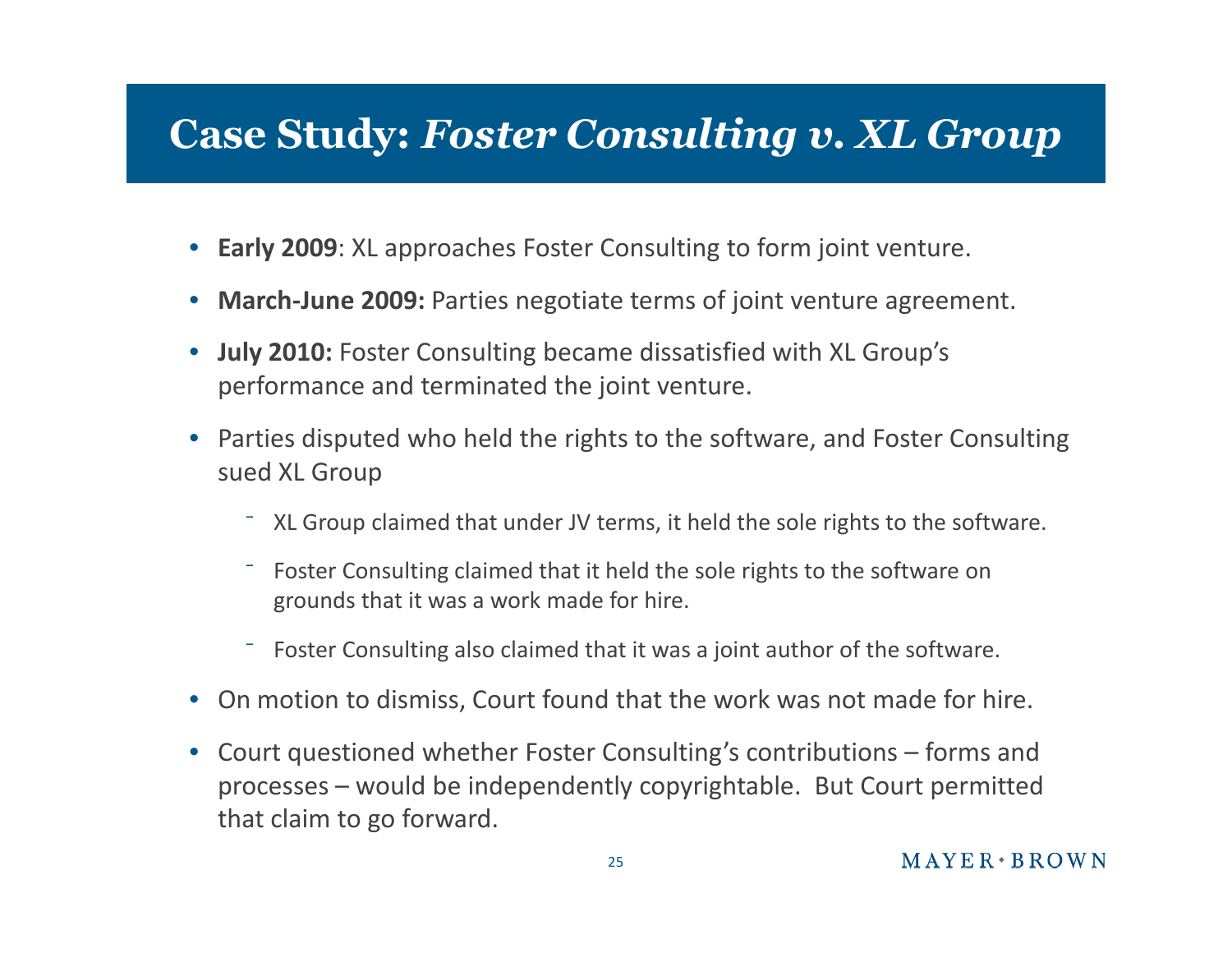# **Avoiding Disputes Regarding Intellectual Property Rights**

- Licensing agreements for joint ventures should carefully describe the IP that is being contributed to the venture, and specify whether the contribution is exclusive or non-exclusive
- The parties' agreements should cover not just patented or copyrighted assets, but also less tangible IP, including trade secrets and know-how
- Parties should carefully consider the types of IP they will develop within the venture. They must consider the background rules that will apply with respect to that IP
	- Who will be listed as inventors for patents? To whom will patents be assigned?
	- Will the parties be deemed co-authors to any copyrightable work?
	- Which parties have rights to file for trademarks?
	- If trade secrets are licensed into a venture, what is the duration of that license and what trade secrets or know-how are covered?
- If parties intend to vary the rights that would exist within the background rules, they must be explicit in doing  $\frac{50}{26}$ .  $MAYER*BROWN$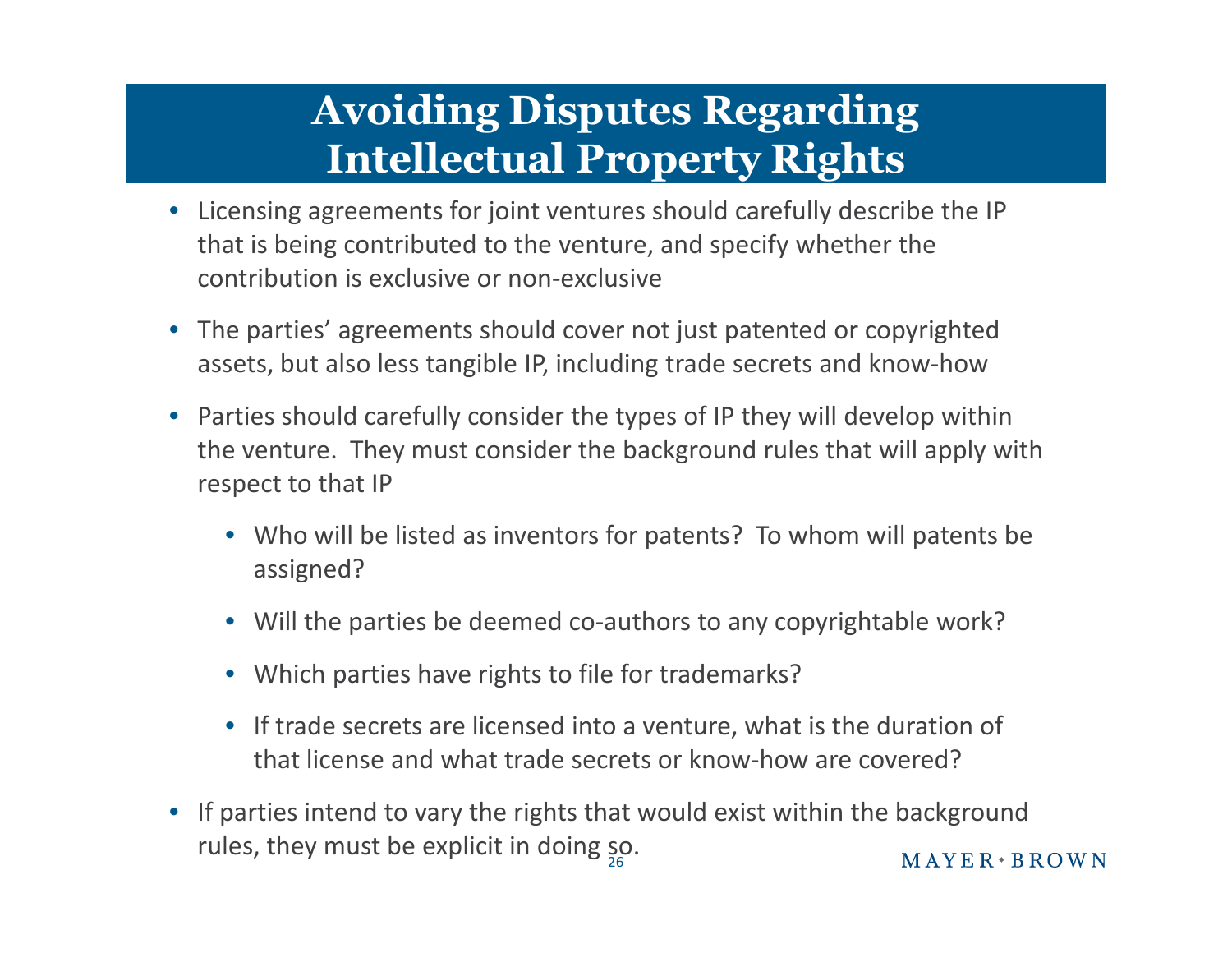#### **Non-Compete Obligations**

#### **Typical Circumstances**

- Joint Venture parties often may be competitors in the same industry (e.g., pharmaceutical companies or energy companies), or their existing business may compete with the business of the venture.
- Often, one party will identify a corporate opportunity (new drug, corporate acquisition) and the question is whether that opportunity is one that belongs to the venture, or one that the party can itself pursue.
- Resolving this issue frequently turns on the definition of the scope of the joint venture's business, and on any non-compete language in the venture documents.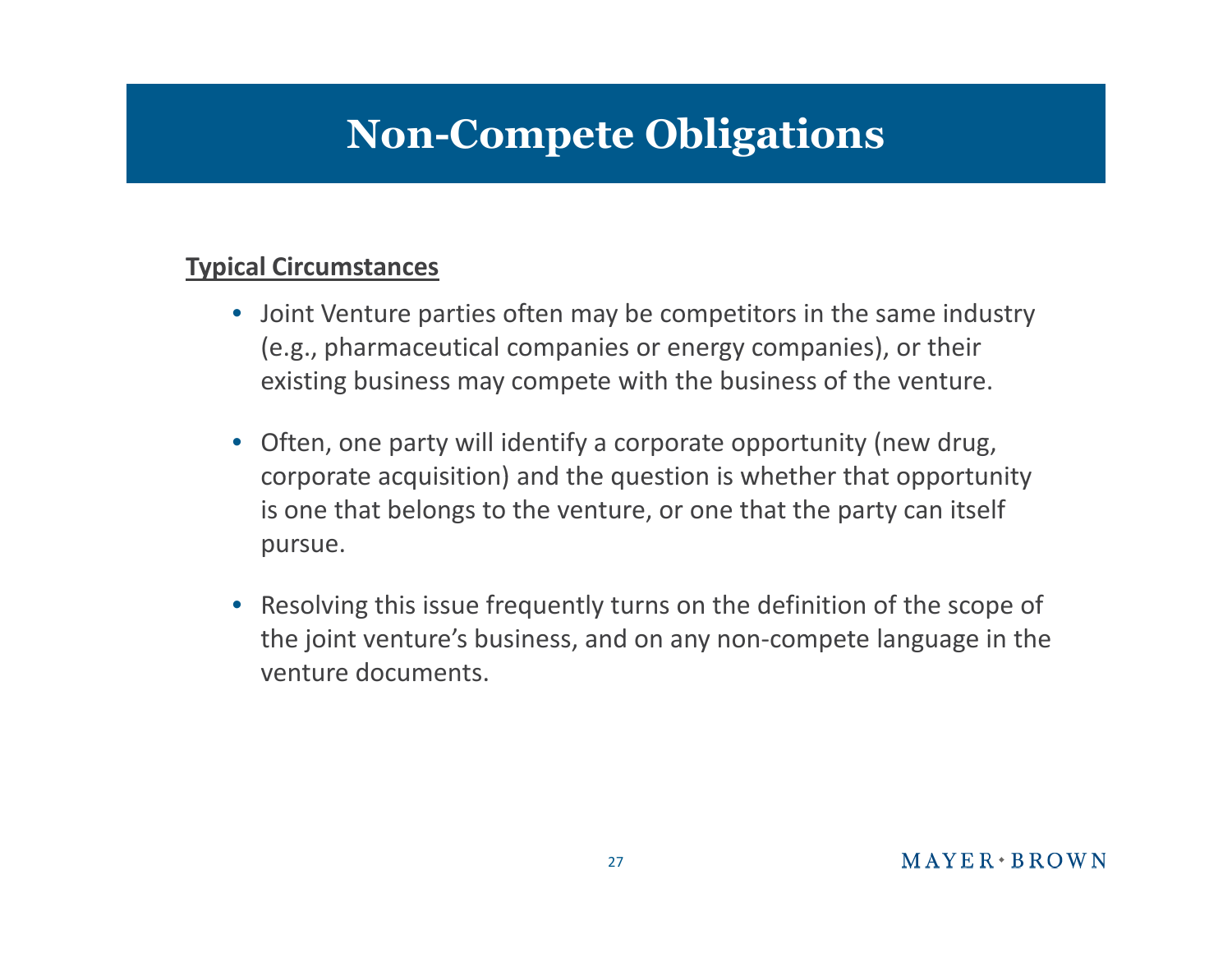# **Case Study:** *In re Mobilactive Media*

#### **Terry**

#### **Bienstock**

- Former General Counsel of Comcast
- Brought marketing contacts with media companies in North America



#### **Silverback Media LLC**

- Provided technical backbone for interactive participation TV
- Provided end-to-end mobile marketing

- Company to develop, own and market technology and applications to enable interactive video programming and advertising on all media platforms
- Company will do this in North America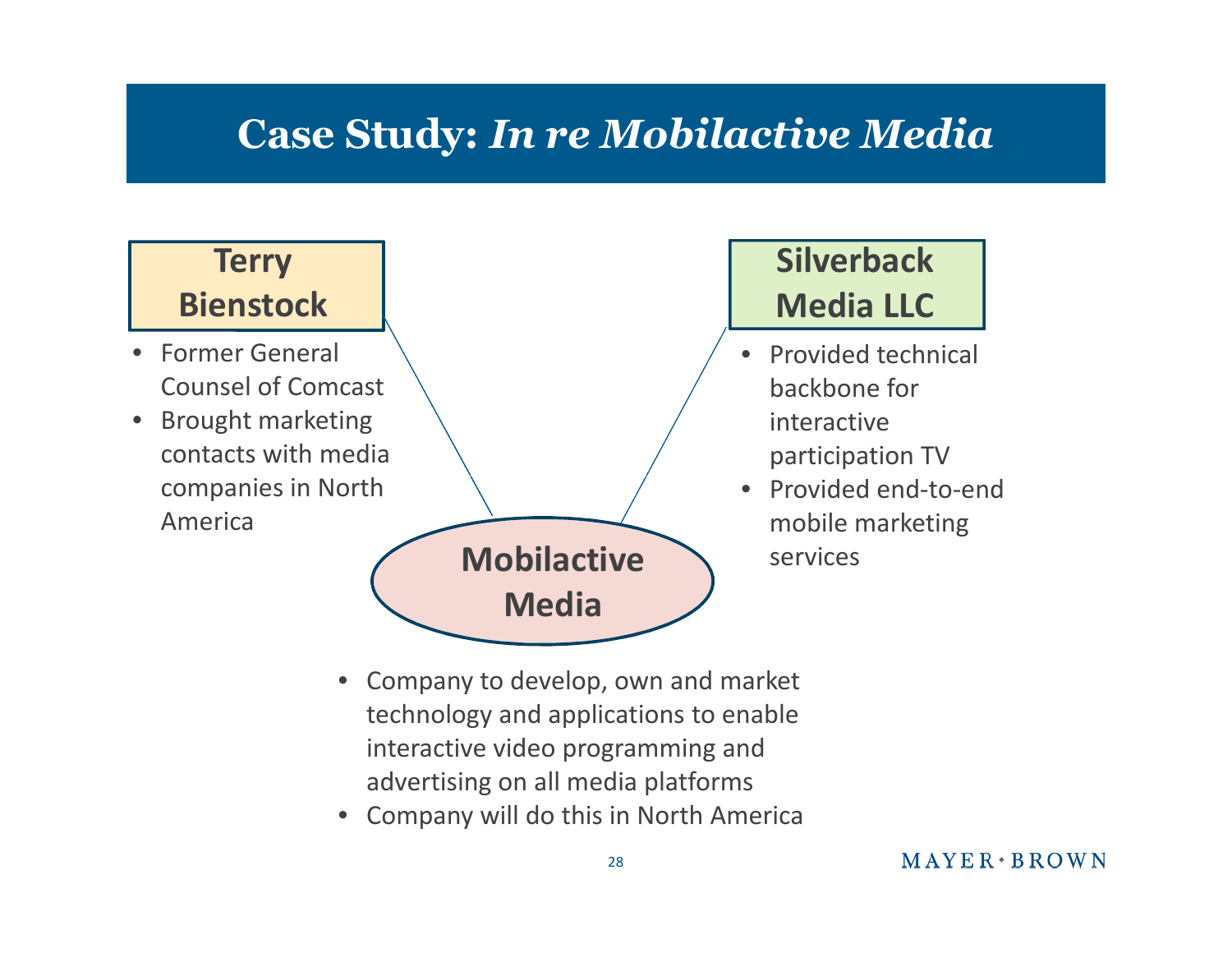# **Case Study:** *In re Mobilactive Media (cont.)*

- **February 2007:** Parties execute Limited Liability Agreement. It provides:
	- ⁻ "Business purpose" is to develop, own and market technology and applications to enable interactive video programming and advertising on all media platforms within North America
	- Non-compete provision provides that Mobilactive would be parties' exclusive means of engaging in the "Business," and any new opportunities shall be presented to the Company
	- ⁻ Silverback had tried to narrow the scope of the venture during negotiations, but Bienstock had refused to narrow it.
- **March and May 2007:** Silverback tried to buy out Bienstock.
- **January August 2008:** Mobilactive media was retained for only two interactive media campaigns, which both went poorly.
- **June 2007 July 2010:** Silverback separately (and without notice) acquired five other companies whose businesses overlapped the scope of Mobilactive.
- **July 2009 March 2010:** Internal email reflects concern about how broad the joint venture is; Silverback tries to restructure Bienstock arrangement. Bienstock sues.
- **January 2013:** Court awards Bienstock \$3 million based on lost profits from the venture.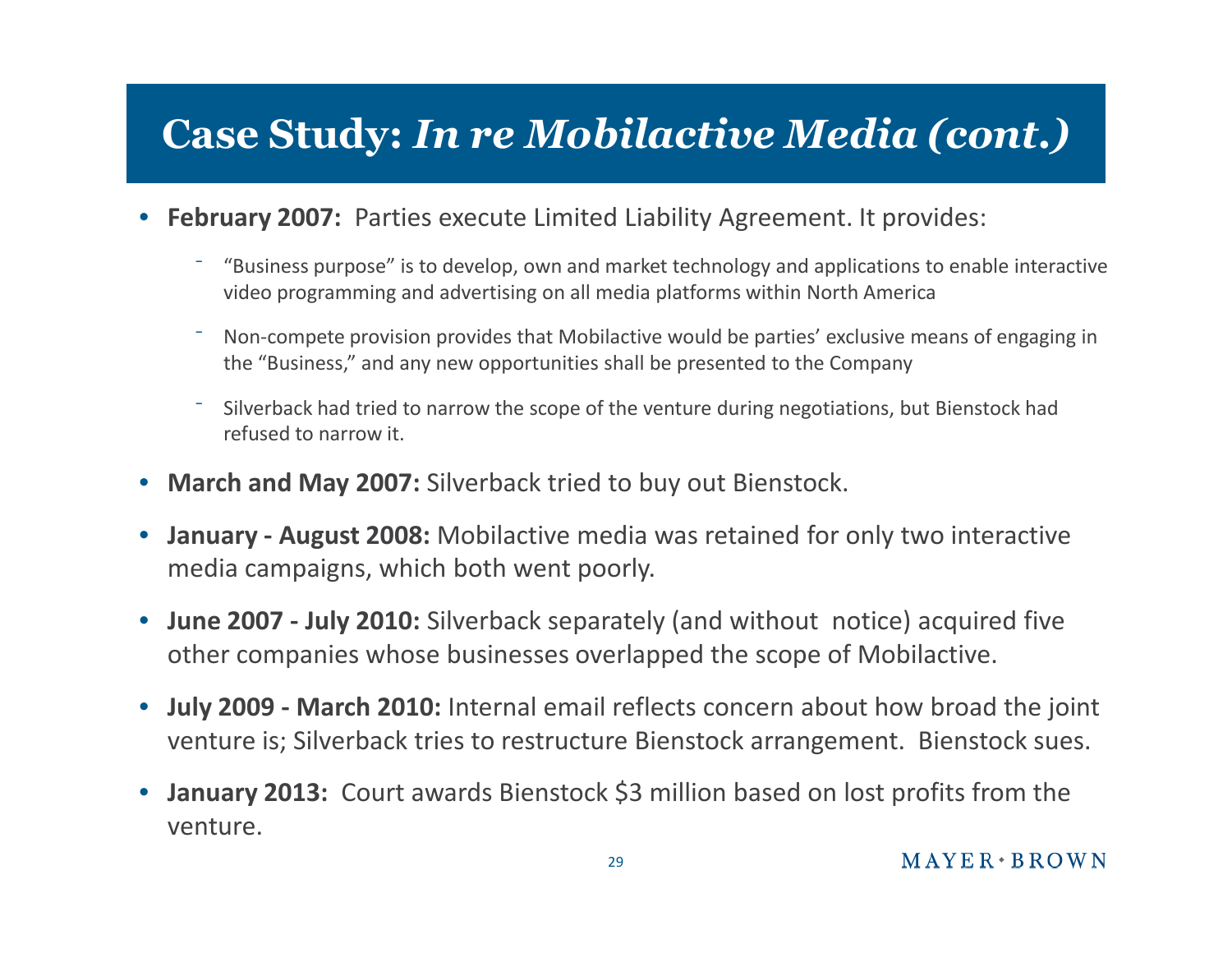# **Non-Competition Provisions and Enforcement**

- **Key to Success**: Define the scope of the joint venture and parallel the non-compete provisions.
- Even if the parties' joint venture or partnership agreement does not include a noncompete obligation, the law imposes a fiduciary duty of loyalty on venture partners.
- Unless contracted otherwise, non-competition clauses can remain enforceable following a change of control. *Universal Studios Inc. v. Viacom Inc., 705 A.2d 579, 582 (Del. Ch. 1997)*; *In re Mobilactive Media, LLC, 2013 Del. Ch. LEXIS 26 (Del. Ch. Ct. Jan. 25, 2013).*
- Parties need to carefully define the scope of any joint venture. It is far better to address disputes concerning the scope of the venture at the time of formation, rather than leave that scope undefined.
- It is often easier to broaden the scope of a venture to cover additional opportunities than it is to narrow the scope after the parties begin working on the venture.
- If the parties disagree on the scope of the venture, consider limitations based on geography customer market or time.  $M$  A Y E R  $\cdot$  B R O W N 30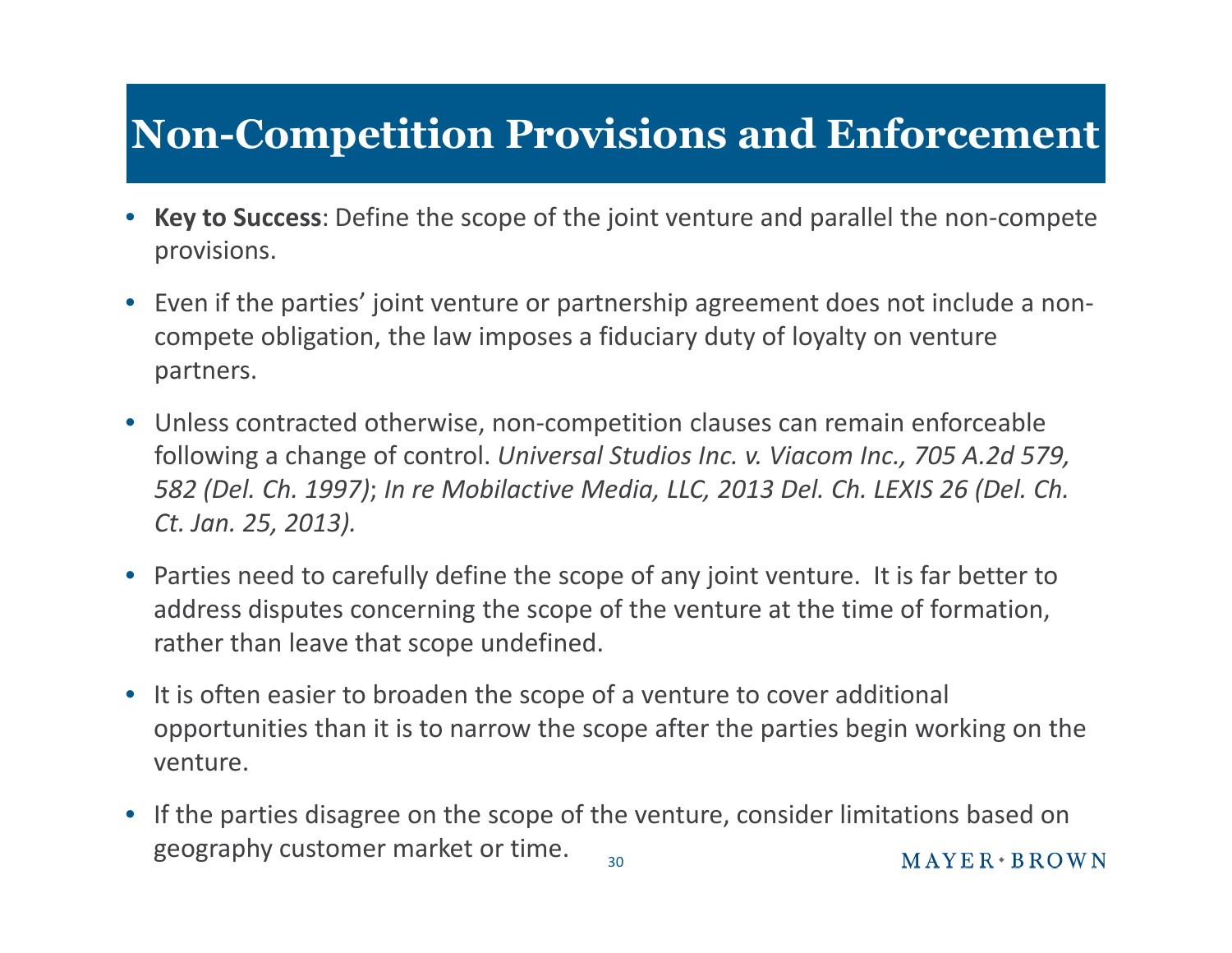# **Non-Competition Provisions**

#### • Watch:

- Product pipeline/evolution
- Acquisition/change of control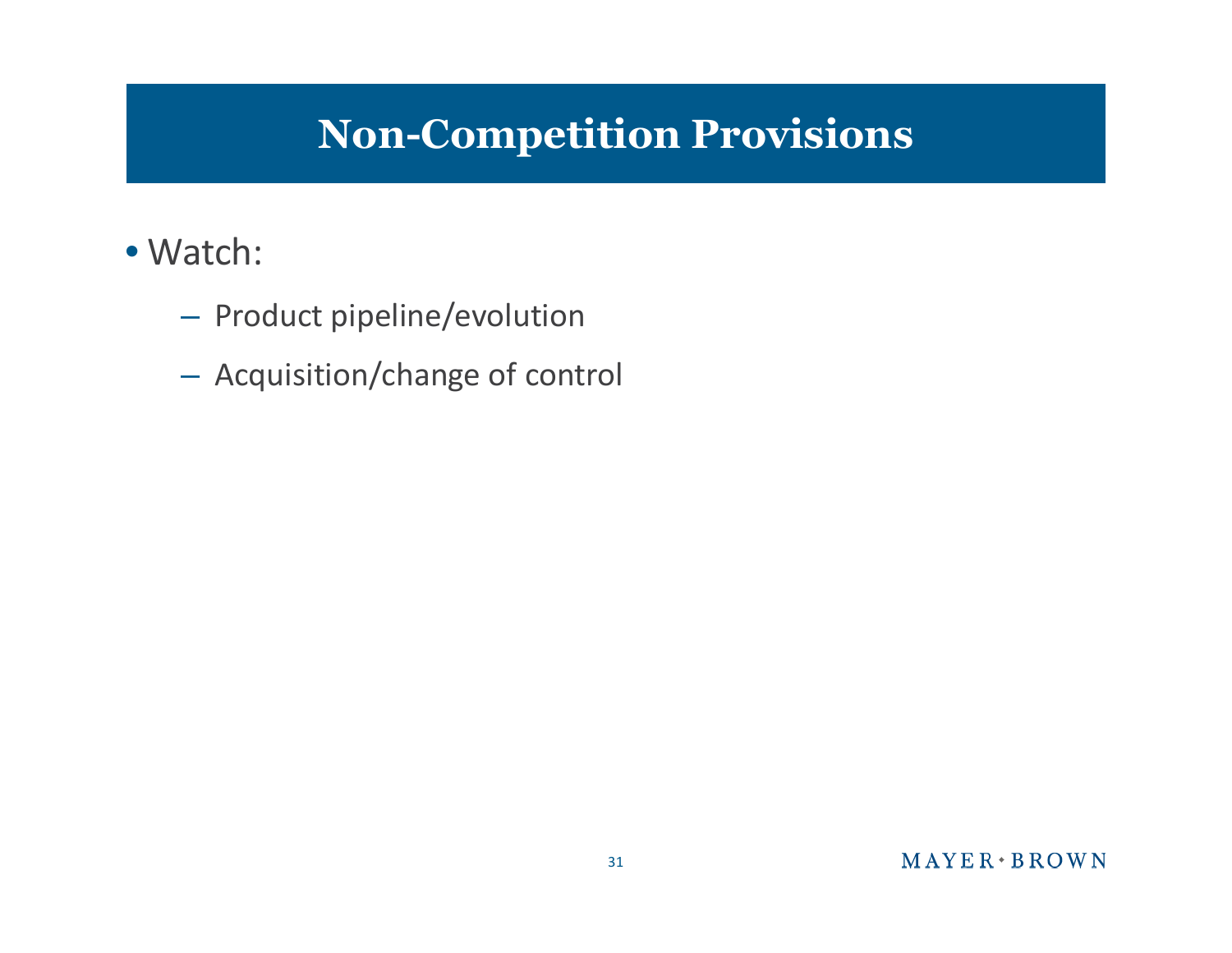# **Non-Competition Provisions and Enforcement (Cont.) - Antitrust Considerations**

- In determining whether a non-compete provision in JV Agreement is likely to raise antitrust concerns, the following parameters should be kept in mind:
	- The parties should be able to show that the non-compete is reasonably necessary in order for the parties to have sufficient incentives to invest in the joint venture and make it successful; and
	- The non-compete should be reasonably tailored to the parties' legitimate interests in protecting their investment in the JV in terms of application to products and services, geographic area(s), and length of time, and should not be broader than it needs to be for these purposes.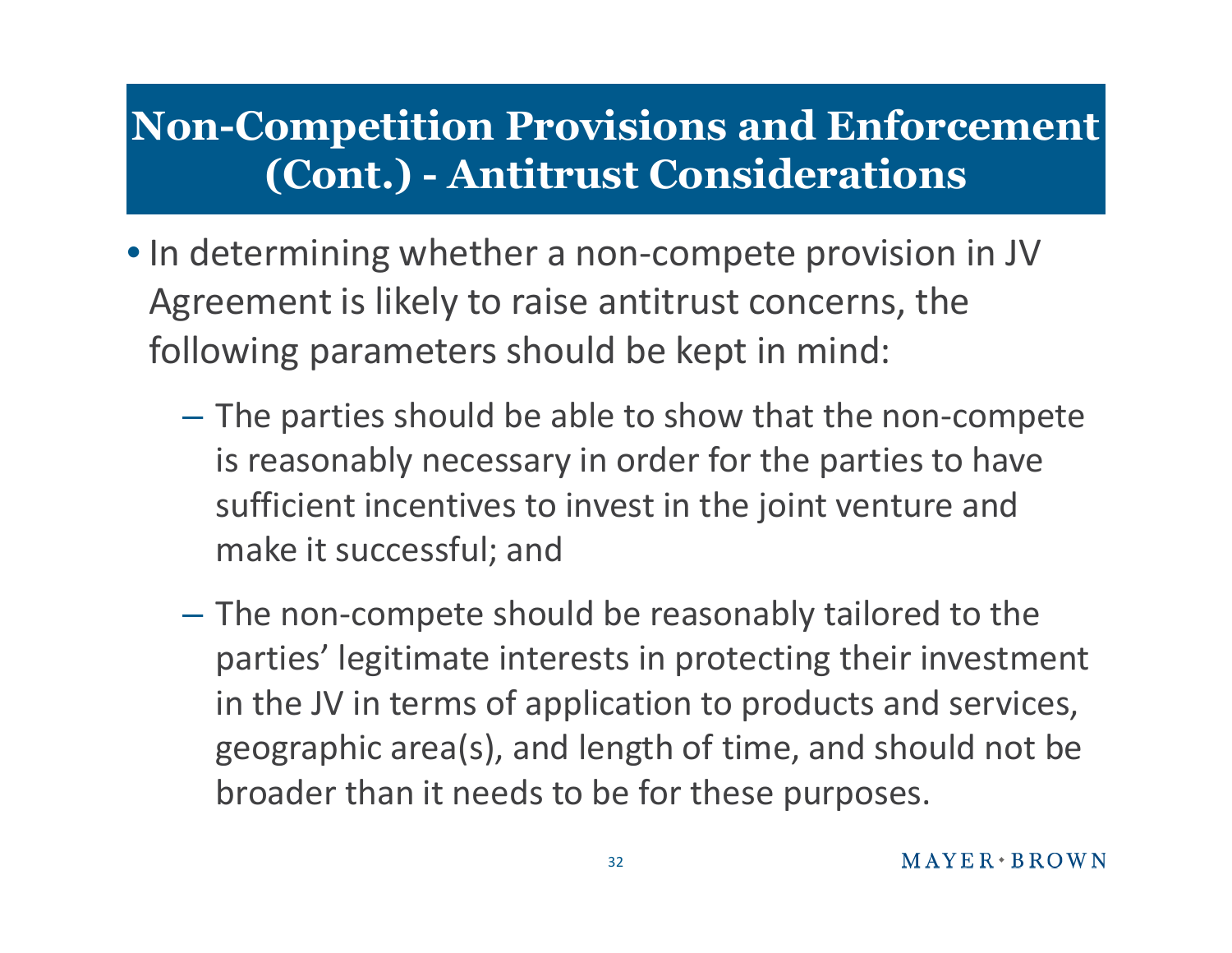### **Exit and Termination**

- A. Common Triggers
- B. Exit Mechanisms and Related Issues
- C. Structure Issues: Buy-Out Provisions
- D. Judicial Dissolution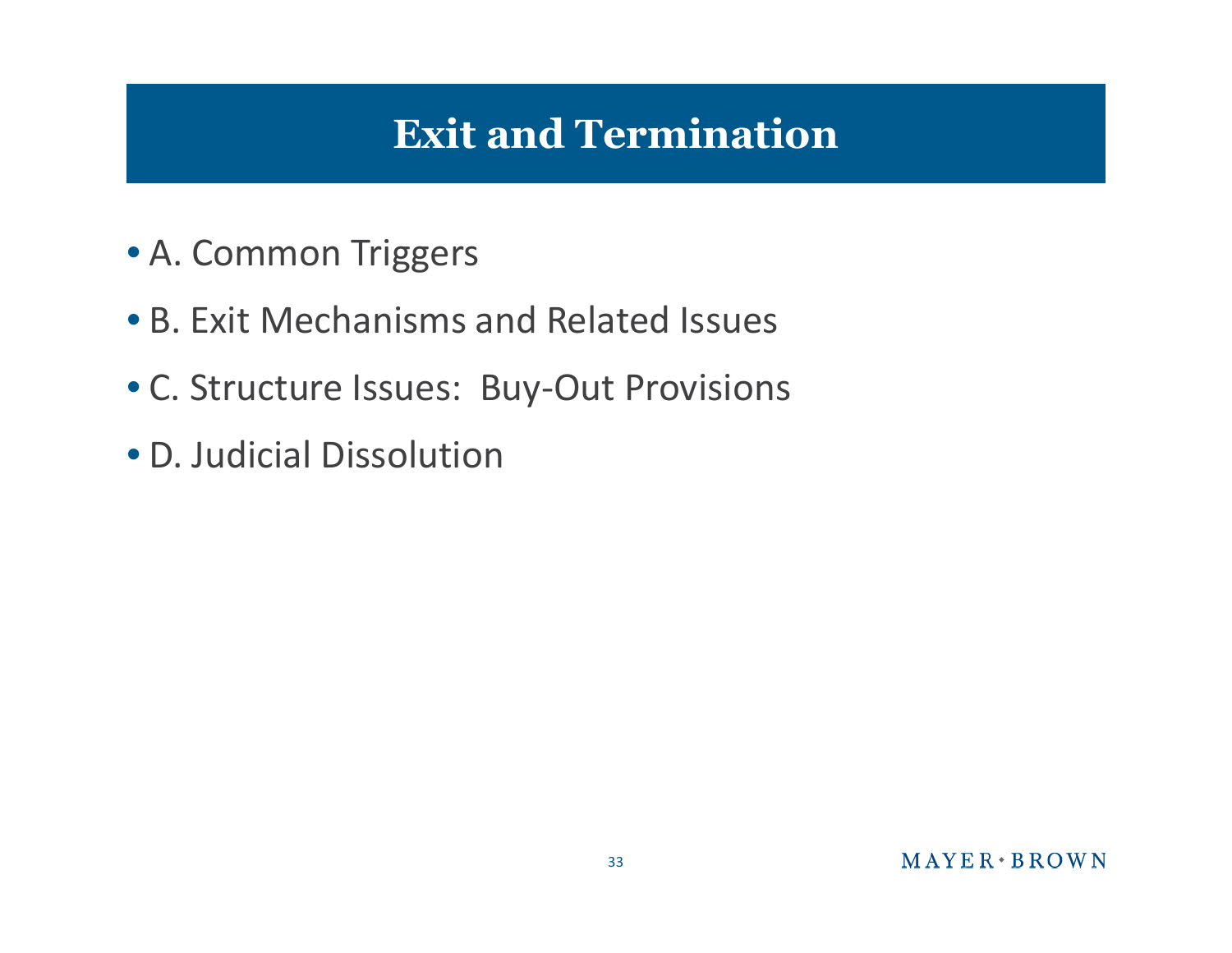#### **Exit and Termination: Common Triggers**

- Achievement of construction, operating, financial or other milestones
- Passage of time
- Breach (materiality plus opportunity to cure)
- Change in control
- Bankruptcy/Insolvency
- Deadlock
- Put/Call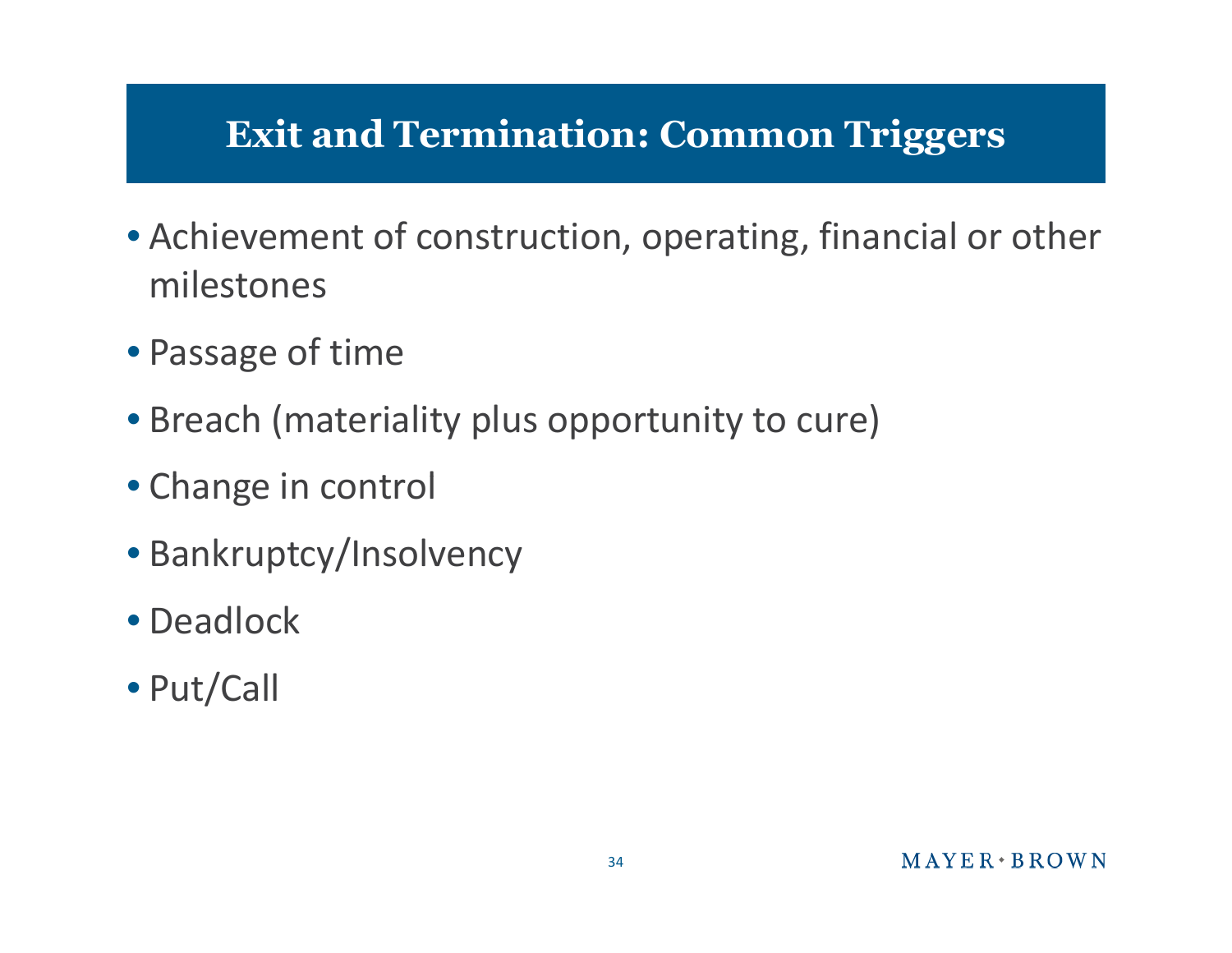#### **Exit Mechanisms and Related Issues**

- Product line sale
- Sale of company (merger or forced drag)
- Buy-out of other partner
	- How to value? (watch independent valuation)
	- Discounts for lack of control or lack of market
	- Discount if breach involved (liquidated damages)
	- How to finance? (watch liquidity advantage)
- Continuation of key support by departing partners
- Dilution of breaching partner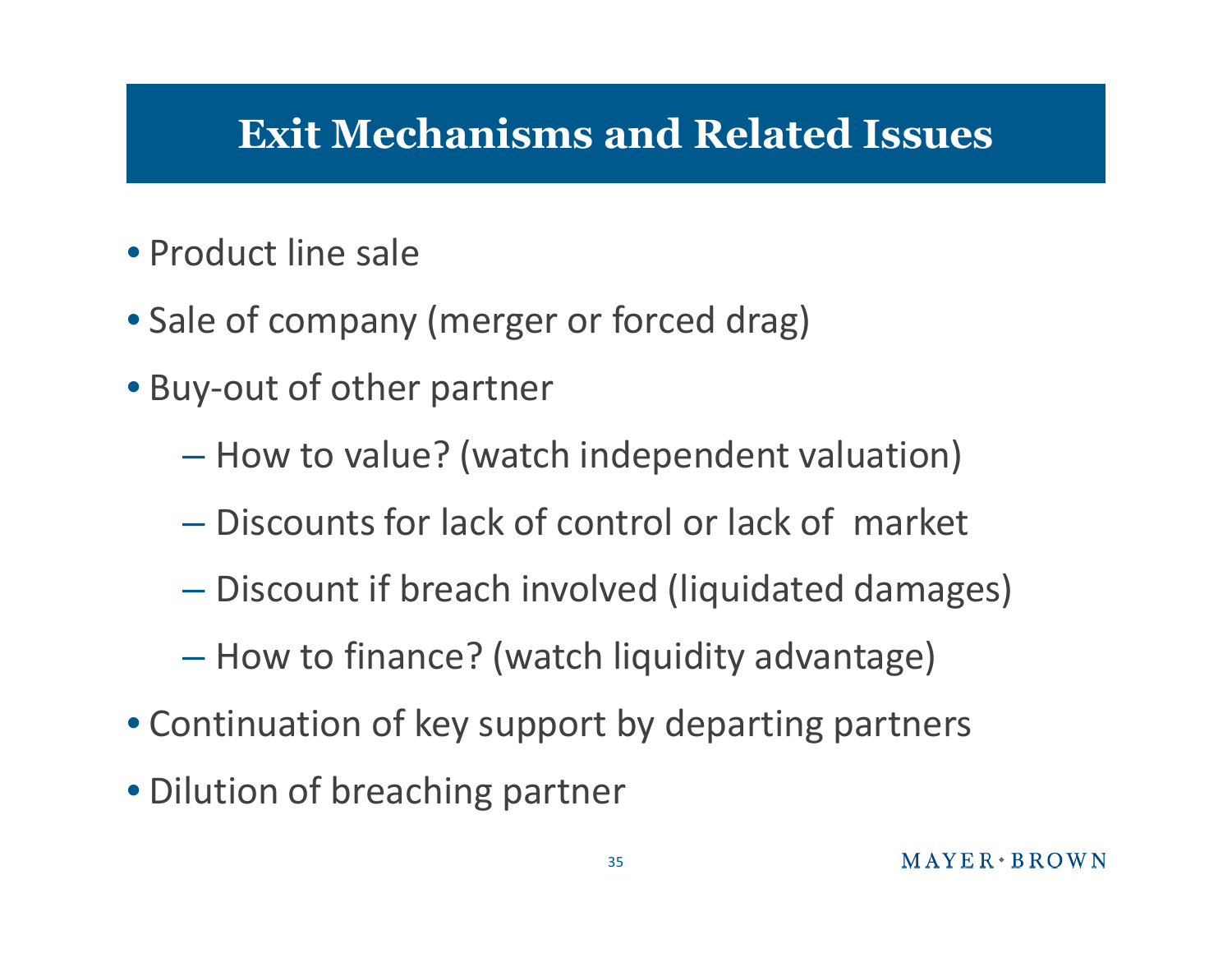#### **Exit: Common Ways to Structure Buy-Out Provisions**

- "**Russian Roulette**." One partner serves notice to the other partner stating the notifying partner's perceived value per share of the JV. The partner receiving the notice must then either sell all of its shares to the other partner at that price per share or purchase all of the other partner's shares at that price.
- "**Texas Shoot-Out**." Each partner submits a sealed bid containing its perceived value per share of the JV. The partner with the higher bid buys the other partner out at the higher bid amount.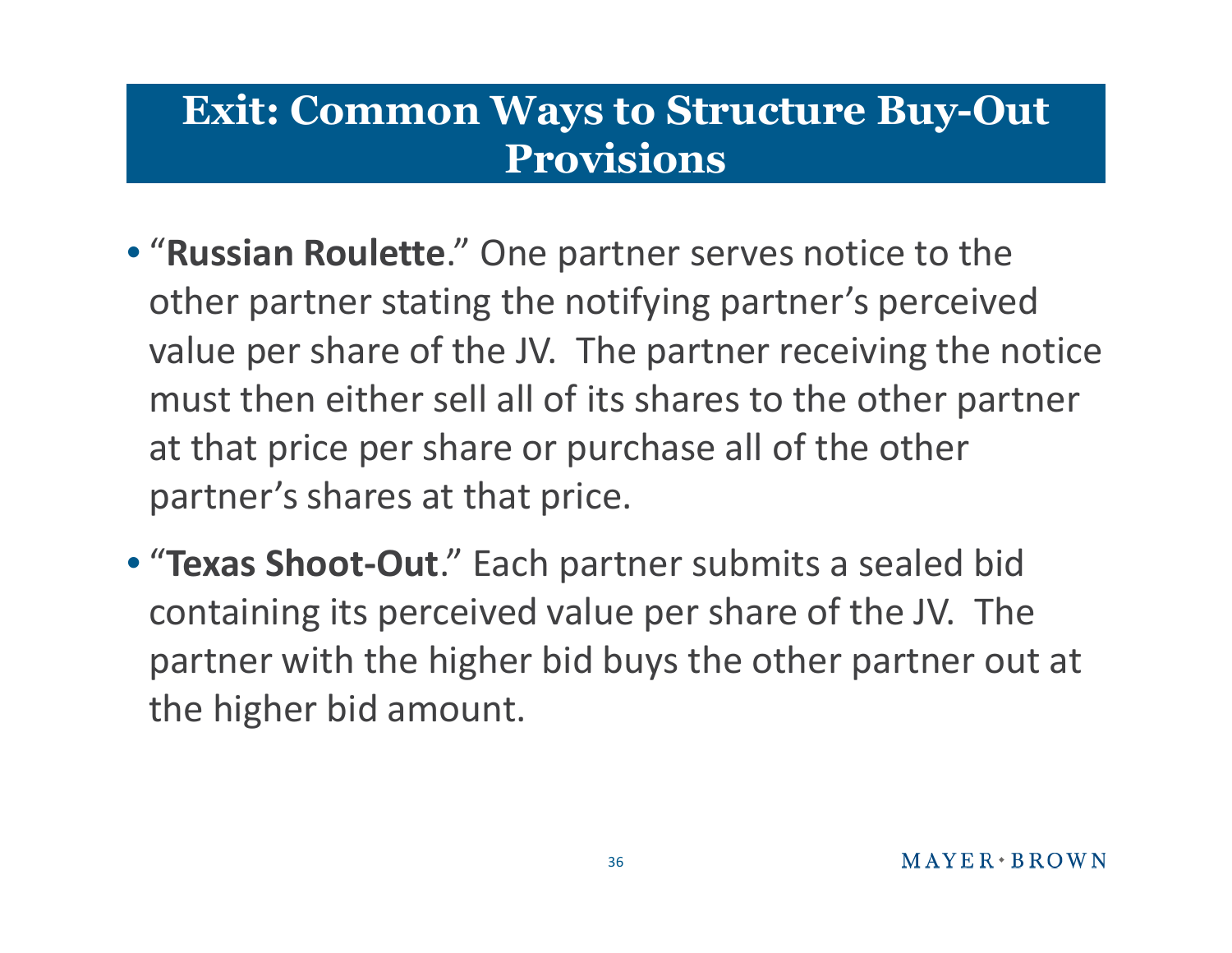#### **Exit: Common Ways to Structure Buy-Out Provisions (Cont.)**

- **Dutch Auction.** Each partner submits a sealed bid containing the lowest price per share at which it would sell all of its shares. The partner with the higher price buys the other partner's shares at the lower price submitted.
- **Adjusted Fair Market Value.** An expert or auditor determines the "fair market value" of the price per share. Once determined, the partner triggering the buy-sell provision will either buy the other partner's shares at a set premium or sell its shares to the other partner at an equivalent discount.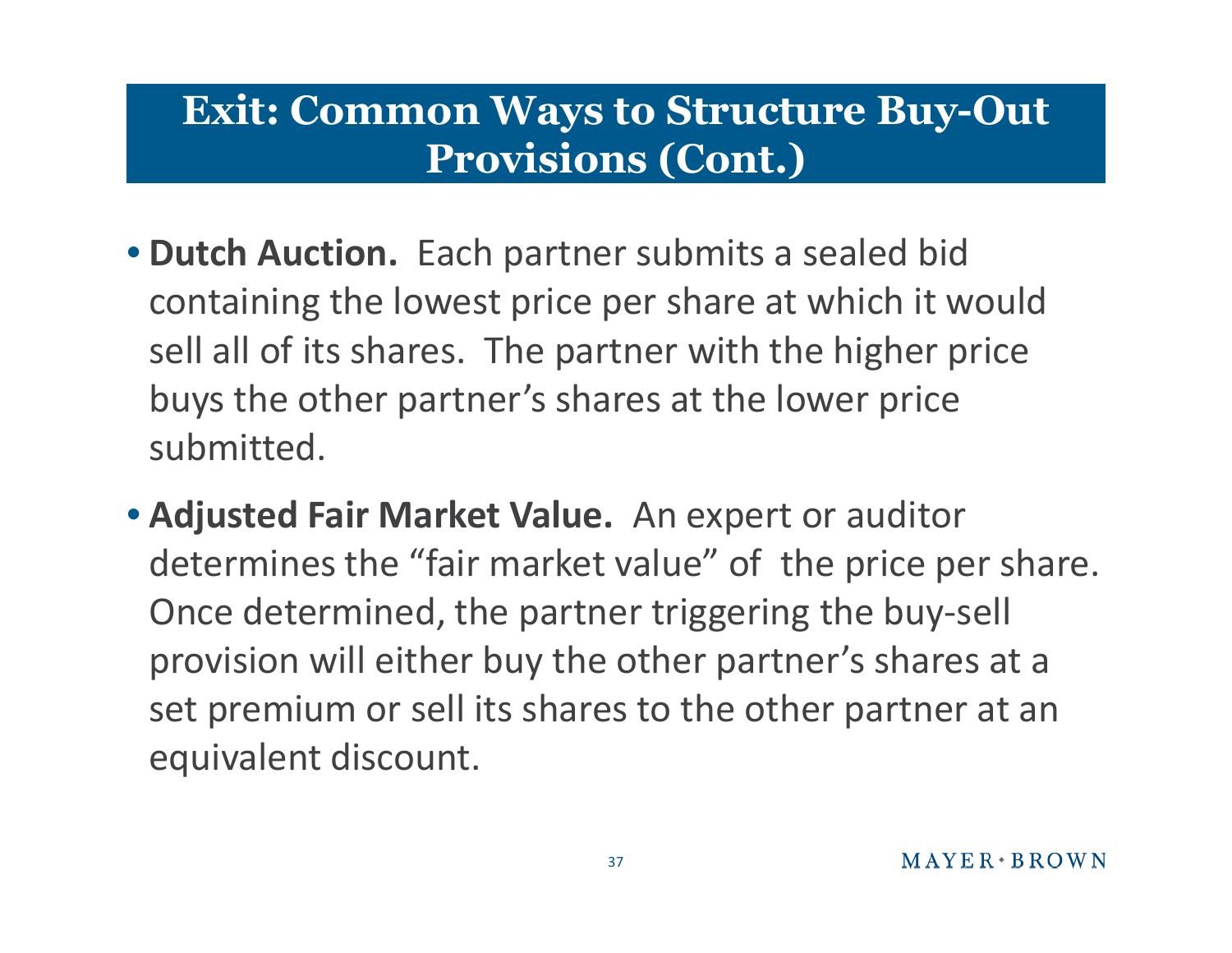# **Exit: Judicial Dissolution**

- A party to a joint venture-LLC cannot seek judicial dissolution simply as a means of freeing itself from what it considers a bad deal, even if the members' relationship had been badly damaged. *Lola Cars Int'l Ltd. v. Krohn Racing, LLC, 2010 Del. Ch. LEXIS 176 (Del. Ch. Aug. 2, 2010).*
- A Delaware court may order judicial dissolution of a joint venture-LLC if it finds that the LLC's exit mechanism is not a "reasonable alternative." *Haley v. Talcott, 864 A.2d 86, 2004 Del. Ch. LEXIS 190, 2004 WL 3029866 (Del. Ch. 2004).*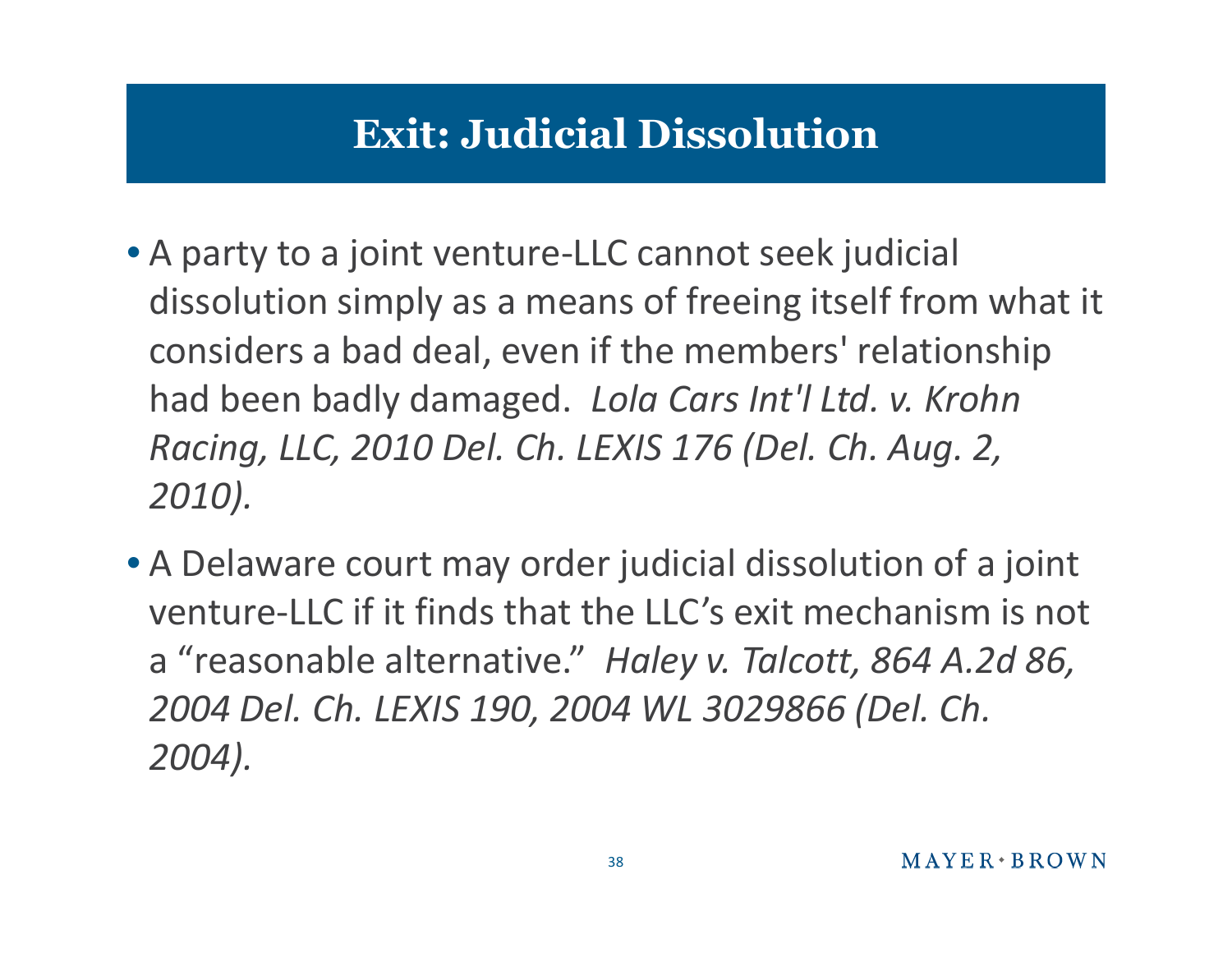# **Dispute Resolution Provisions**

- Most partnership and joint venture agreements set forth detailed dispute resolution provisions. Those provisions often include:
	- Escalation provision: Disputes must be escalated within the partner's respective entities, up to the CEOs
	- Arbitration provision: Parties typically prefer arbitration to litigation
	- Choice of law and venue provisions
	- Termination rights provisions
- Goal of dispute resolution provisions is typically to keep the parties working within the joint venture.
	- Deter parties from gaining any advantage from being "first to file"
	- Encourage thorough discussions between the parties
	- Allow disputes to remain confidential for as long as possible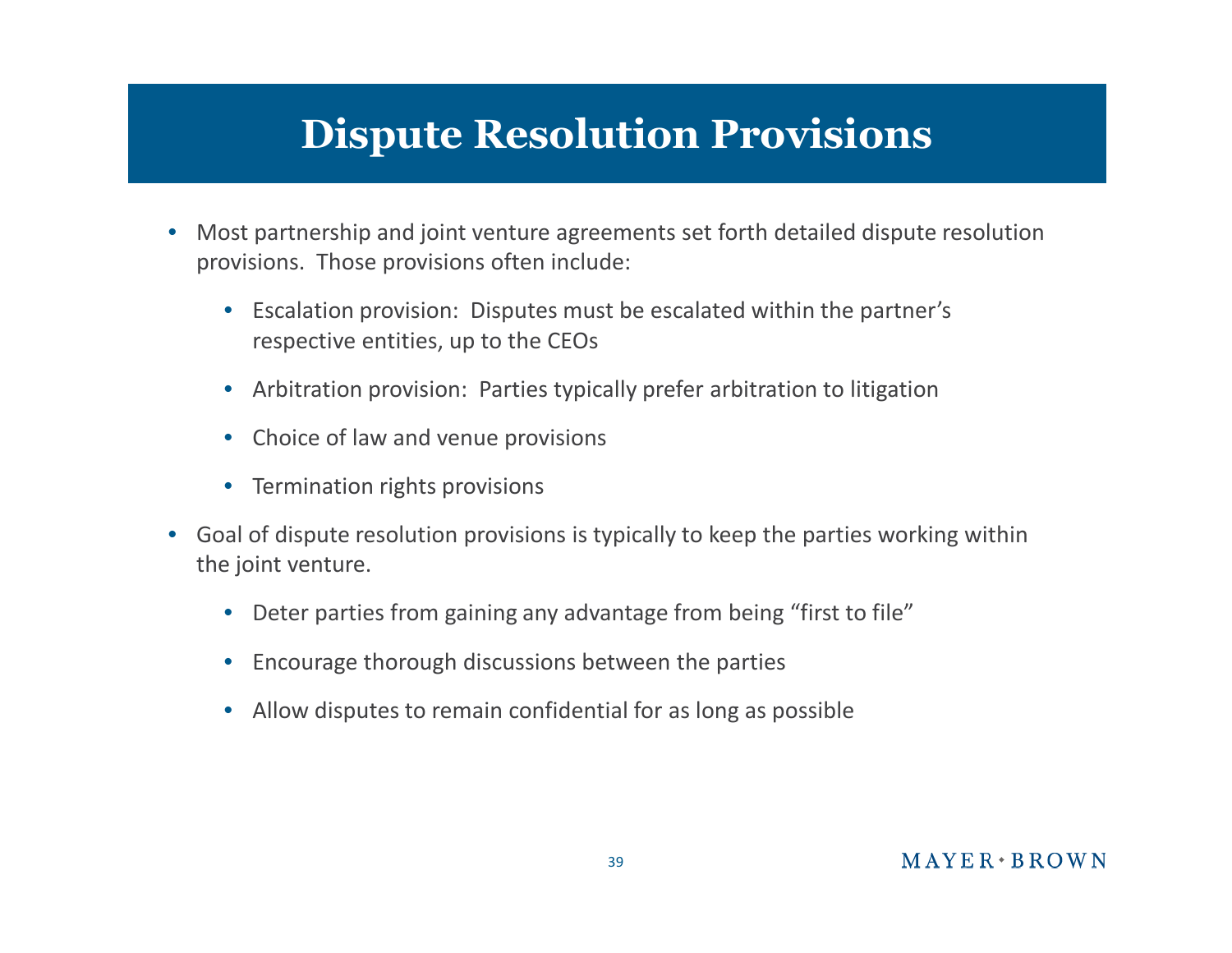# **Preparing for a Dispute**

- If a dispute is likely, parties should take several steps:
	- Conduct very thorough early case assessment
		- Thorough review of governing documents
		- Evaluate background legal rights
		- Collect contemporaneous evidence of parties' intent when entering the joint venture
		- Interview personnel assigned to the venture about nature of disputes
	- Evaluate parties' termination rights and obligations
		- Disputes will often result in termination, and parties need to consider how they will fare if the venture is terminated
		- Evaluate how termination may affect other parts of company's business